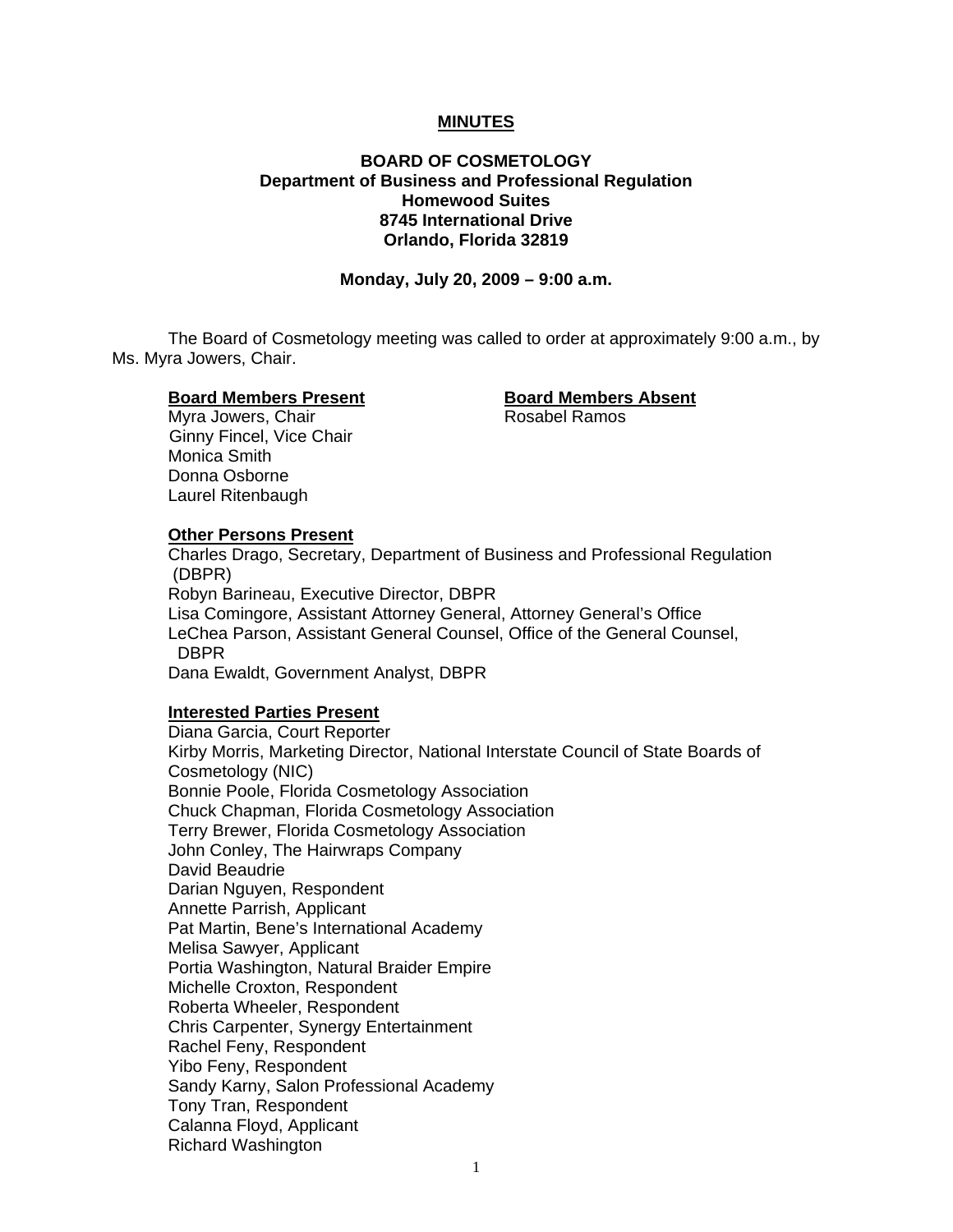Truong Duong, Respondent Jamilla Khavari, Respondent Armin Khtarekhavari, Respondent Cam Tu Nguyen, Respondent Kim Hoang Tran, Respondent Katina Johnson, Johnson and Black Antoinette Black, Johnson and Black Leelah Donelson, Respondent Huan Le, Respondent Cathy Coleman Tuan Pham, Respondent Anh Huynh, Respondent Flora Arzuaga, Respondent Leticia Milazzo, ASM Beauty World Academy Lindsey McManus, Applicant

 The meeting was opened with a roll call and a quorum was established. Chair Myra Jowers excused Ms. Rosabel Ramos' absence from the meeting.

 Chair Jowers welcomed Secretary Charles Drago to the meeting. Secretary Drago thanked the board for the opportunity to join their meeting and extended his thanks to the members for their service on the board and dedication to the cosmetology profession. Secretary Drago reiterated his goal to streamline the department processes to make the Department of Business and Professional Regulation an easier place to do business. Secretary Drago noted that the hold times for callers into the department's Customer Contact Center have been reduced to under two minutes, the time for a Tier N response to emailers has been reduced to a day or two, and the time to process an application by the department's Central Intake Unit has been reduced to approximately five days. Secretary Drago informed the board of the EZApply initiative and asked the board members to provide any suggestions for improvements. Secretary Drago also described the Quality on Line initiative. He also noted that the 2009 legislative session was very successful for the department and solicited the board members for any legislative suggestions that would Accelerate Florida. The board thanked Secretary Drago for attending the meeting.

#### **Approval of Minutes: April 27, 2009**

Ms. Laurel Ritenbaugh moved to approve the minutes from the April 27, 2009, board meeting. Ms. Donna Osborne seconded the motion. The motion passed unanimously.

#### **Disciplinary Matters**

#### **Informal Hearings**

 Regarding Case No. 2009-008609 against Armin Akhtarekhavari of Miami Beach, Ms. LeChea Parson, Assistant General Counsel, informed the board that the Respondent had elected an informal hearing in the matter. Mr. Armin Akhtarekhavari was present for the meeting and was sworn in by the Court Reporter. Ms. Parson presented the department's case in this matter and suggested assessing a fine of \$500 and costs of \$35.98. Ms. Ginny Fincel, Vice Chair, moved that the board find the Respondent was properly served with the Administrative Complaint, that there was competent and substantial evidence to support the allegations as set forth in the Administrative Complaint and impose a fine of \$500 and costs of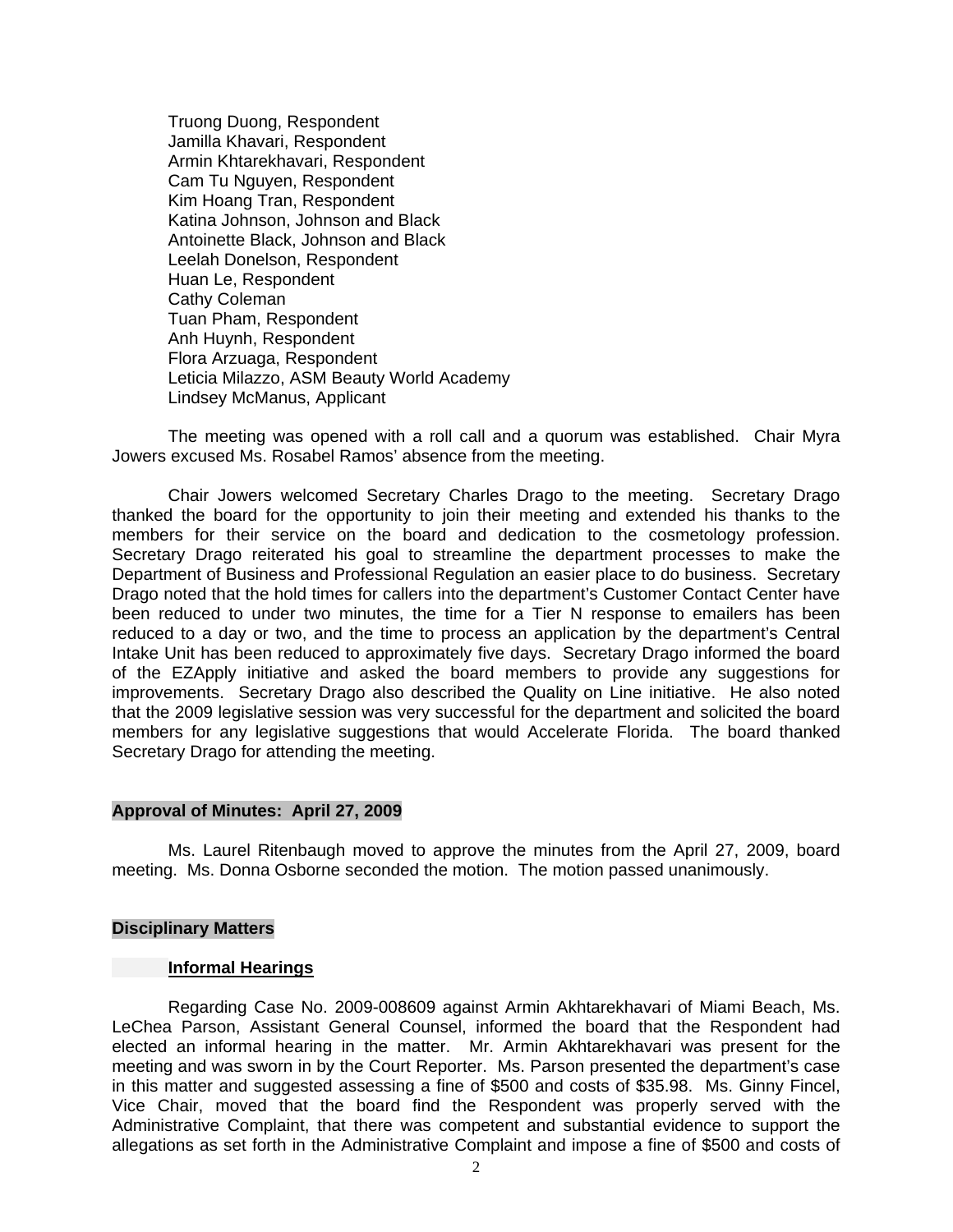\$35.98. Ms. Ritenbaugh seconded the motion, and the motion passed unanimously.

 Regarding Case No. 2008-001768 against Crazy Cuts of Miami, Ms. Parson informed the board that the Respondent had elected an informal hearing in the matter. The Respondent was not present for the meeting. Ms. Parson presented the department's case in this matter and suggested assessing a fine of \$1,500 and costs of \$32.36. Ms. Donna Osborne moved that the board find the Respondent was properly served with the Administrative Complaint, that there was competent and substantial evidence to support the allegations as set forth in the Administrative Complaint and impose a fine of \$1,500 and costs of \$32.36. The Respondent's license will be suspended for six months, however, the suspension is stayed. Should the Respondent fail to comply with the payment or should there be an unsuccessful inspection over the next six months, the stay will be lifted and the license will immediately be suspended until the six months have expired. Vice Chair Fincel seconded the motion, and the motion passed unanimously.

 Regarding Case No. 2008-045118 against Flora's Beauty Salon of Homestead, Ms. Parson informed the board that the Respondent had elected an informal hearing in the matter. Ms. Flora Arzuaga was present for the meeting and was sworn in by the Court Reporter. Ms. Parson presented the department's case in this matter and suggested assessing a fine of \$1,000 and costs of \$65.48. Vice Chair Fincel moved that the board find the Respondent was properly served with the Administrative Complaint, that there was competent and substantial evidence to support the allegations as set forth in the Administrative Complaint and impose a fine of \$1,000 and costs of \$65.48. The Respondent's license will be suspended for six months, however, the suspension is stayed. Should the Respondent fail to comply with the payment or should there be an unsuccessful inspection over the next six months, the stay will be lifted and the license will immediately be suspended until the six months have expired. Ms. Ritenbaugh seconded the motion, and the motion passed unanimously.

 Regarding Case No. 2008-041025 against Gina Thuy Dang of Gibsonton, Ms. Parson informed the board that the Respondent had elected an informal hearing in the matter. The Respondent was not present for the meeting. Ms. Parson presented the department's case in this matter and suggested assessing a fine of \$700 and costs of \$159.41. Ms. Ritenbaugh moved that the board find the Respondent was properly served with the Administrative Complaint, that there was competent and substantial evidence to support the allegations as set forth in the Administrative Complaint and impose a fine of \$700 and costs of \$159.41. Ms. Monica Smith seconded the motion, and the motion passed unanimously.

 Regarding Case No. 2008-034689 against Ocean Nails & Spa of Palm Harbor, Ms. Parson informed the board that the Respondent had elected an informal hearing in the matter. Huan Le was present for the meeting and was sworn in by the Court Reporter. Ms. Parson presented the department's case in this matter and suggested assessing a fine of \$500 and costs of \$351.44. Ms. Osborne moved that the board find the Respondent was properly served with the Administrative Complaint, that there was competent and substantial evidence to support the allegations as set forth in the Administrative Complaint and impose a fine of \$700 and costs of \$159.41. Ms. Ritenbaugh seconded the motion, and the motion passed unanimously.

Regarding Case No. 2008-005142 against Hung Dinh Phung of Stuart, Ms. Parson informed the board that the Respondent had elected an informal hearing in the matter, however, the Respondent was not present for the meeting. Ms. Parson presented the department's case in this matter and suggested assessing a fine of \$1,500 and costs of \$146.09. Vice Chair Fincel moved that the board find the Respondent was properly served with the Administrative Complaint, that there was competent and substantial evidence to support the allegations as set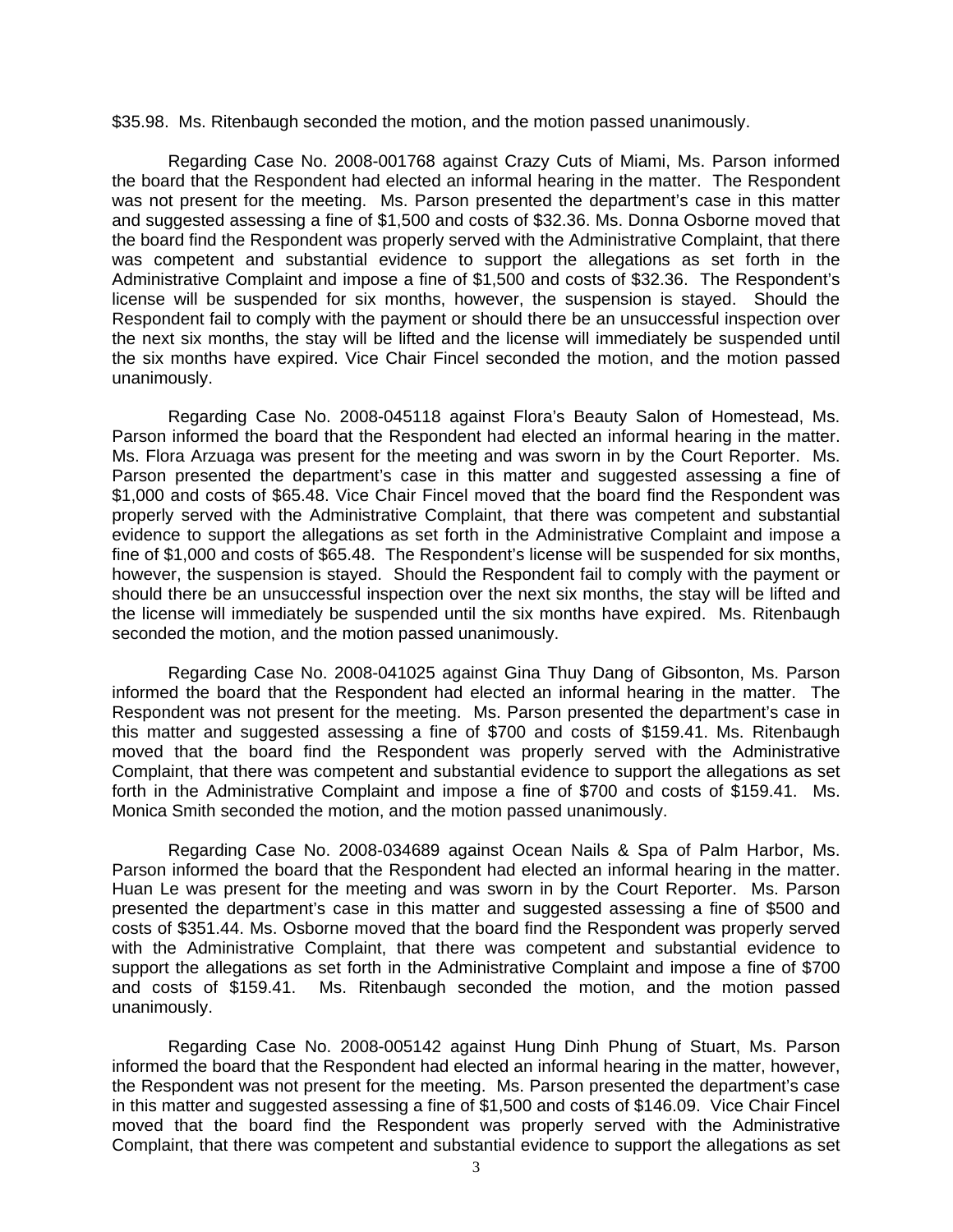forth in the Administrative Complaint and impose a fine of \$1,500 and costs of \$146.09 to be paid over a period of six months, with the first payment of \$146.09 due within 30 days of the final order and five monthly payments of \$300 each. The Respondent's license will be suspended for six months, however, the suspension is stayed. Should the Respondent fail to comply with the payment or should there be an unsuccessful inspection over the next six months, the stay will be lifted and the license will immediately be suspended until the six months have expired. Ms. Smith seconded the motion and the motion passed unanimously.

 Regarding Case No. 2007-000718 against Sky High Salon & Barbershop of Orlando, Ms. Parson informed the board that the Respondent had elected an informal hearing in the matter, however, the Respondent was not present for the meeting. Ms. Parson presented the department's case in this matter and suggested assessing a fine of \$1,000 and costs of \$92.93. Ms. Osborne moved that the board find the Respondent was properly served with the Administrative Complaint, that there was competent and substantial evidence to support the allegations as set forth in the Administrative Complaint and impose a fine of \$1,000 and costs of \$92.93. The Respondent's license will be suspended for six months however, the suspension is stayed. Should the Respondent fail to comply with the payment or should there be an unsuccessful inspection over the next six months, the stay will be lifted and the license will immediately be suspended until the six months have expired. Ms. Smith seconded the motion, and the motion passed unanimously.

 Regarding Case No. 2009-008593 against Surmeh Beauty and Rejuvenation Center of Miami, Ms. Parson informed the board that the Respondent had elected an informal hearing in the matter. Ms. Janilla Khavari was present for the meeting and was sworn in by the Court Reporter. Ms. Parson presented the department's case in this matter and suggested assessing a fine of \$500 and costs of \$35.98. Ms. Osborne moved that the board find the Respondent was properly served with the Administrative Complaint, that there was competent and substantial evidence to support the allegations as set forth in the Administrative Complaint and impose a fine of \$700 and costs of \$159.41. Vice Chair Fincel seconded the motion, and the motion passed unanimously.

 Regarding Case Nos. 2008-053513 and 2008-058578 against Sunshine Nails and Tuan Q. Pham of Clearwater, Ms. Parson informed the board that the Respondent had elected an informal hearing in the matter. Tuan Q. Pham was present for the meeting and was sworn in by the Court Reporter. Ms. Parson presented the department's case in this matter and suggested assessing a fine of \$500 and costs of \$186.84. Ms. Osborne moved that the board find the Respondent was properly served with the Administrative Complaint, that there was competent and substantial evidence to support the allegations as set forth in the Administrative Complaint and impose a fine of \$500 and costs \$186.84. Ms. Ritenbaugh seconded the motion, and the motion passed unanimously.

Regarding Case Nos. 2008-056210 and 2008-063486 against Ultimate Nails and Anh Ngoc Huynh of Clearwater, Ms. Parson informed the board that the Respondent had elected an informal hearing in the matter. Ms. Anh Ngoc Huynh and Mr. Tuan Phan were present for the meeting. Ms. Huynh and Mr. Phan were sworn in by the Court Reporter. Ms. Parson presented the department's case in this matter and suggested assessing a fine of \$500 and costs of \$400.61. Ms. Osborne moved that the board find the Respondent was properly served with the Administrative Complaint, that there was competent and substantial evidence to support the allegations as set forth in the Administrative Complaint and impose a fine of \$500 and costs of \$400.61 to be paid over a period of six months, with the first payment of \$400.61 due within 30 days of the final order and five monthly payments of \$100 each. Ms. Ritenbaugh seconded the motion, and the motion passed unanimously.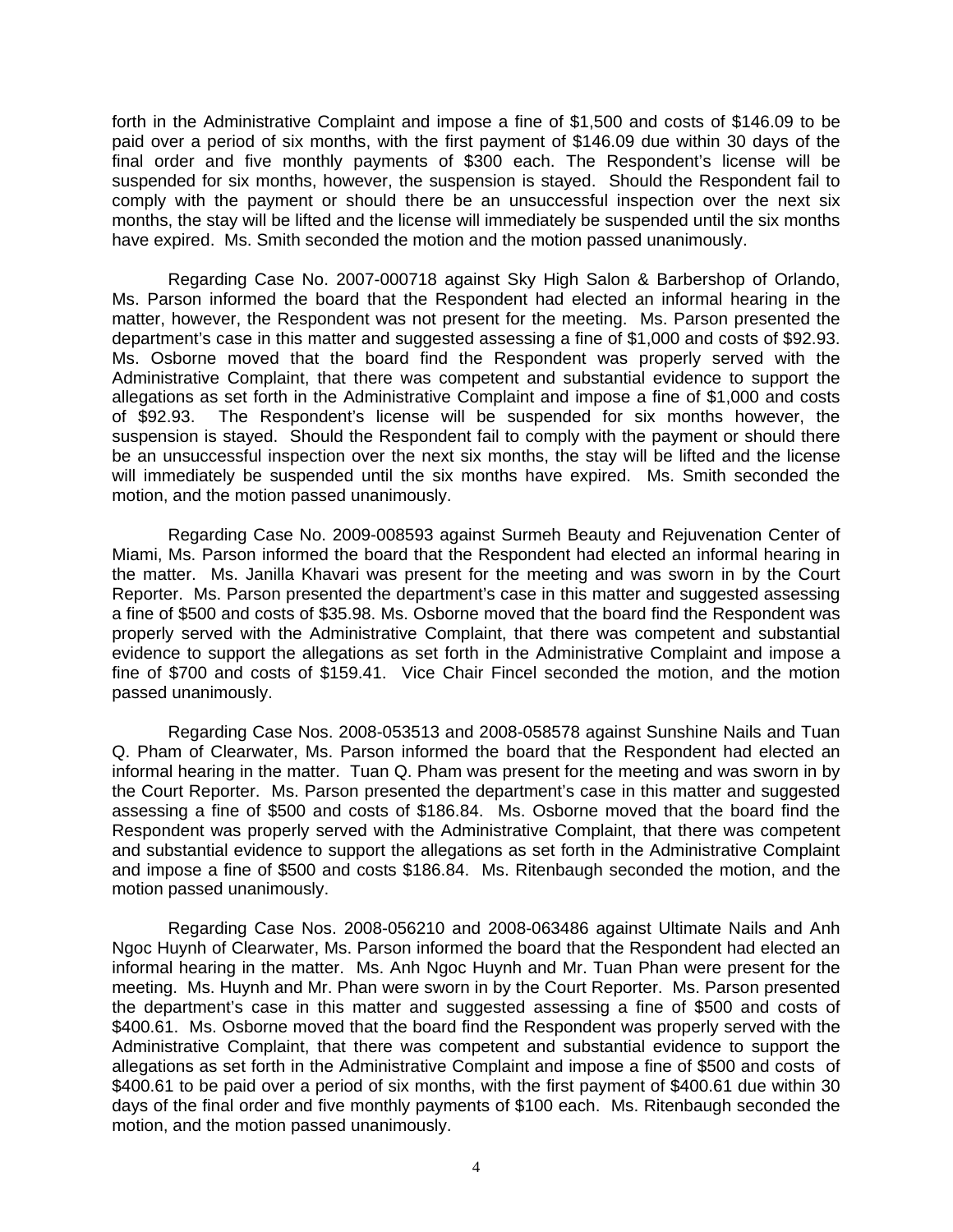Regarding Case No. 2008-001078 against Lexi Nail & Spa of Clearwater, Ms. Parson informed the board that the Respondent had elected an informal hearing in the matter. Truong Duong was present for the meeting and was sworn in by the Court Reporter. Ms. Parson presented the department's case in this matter and suggested assessing a fine of \$500 and costs of \$70.41. Ms. Smith moved that the board find the Respondent was properly served with the Administrative Complaint, that there was competent and substantial evidence to support the allegations as set forth in the Administrative Complaint and impose a fine of \$500 and costs of \$70.41. Ms. Osborne seconded the motion, and the motion passed unanimously.

 Unless otherwise stated, by appropriate motion the board found that the Respondent was properly served with the Administrative Complaint and elected not to dispute the alleged facts, that there was competent and substantial evidence to support the allegations, that the Respondent committed the offenses as outlined in the Administrative Complaint, and imposed the penalties shown below:

- **#1 Nail and Huy Cong Tran; Largo** Case Nos. 2008-041456 and 2009-007664 \$500 fine and \$309.79 costs
- Annabella's Hair Salon; Miami Case No. 2008-056730 \$500 fine and \$97.07costs
- **Bao Quang Le; Tavares**  Case No. 2008-029478 \$500 fine and \$167.92 costs
- **Bliss Nail & Tan and Julie Tuyet Nguyen; Tampa**  Case Nos. 2008-048925 and 2008-053913 \$500 fine and \$371.13 costs
- **Elvershon Eldrake Williams; Jacksonville**  Case No. 2008-045663 \$500 fine and \$56.50 costs
- Hai Minh and Pro Nails: Lakeland Case Nos. 2008-058093 and 2008-049937 \$500 fine and \$176.26 costs
- **Happy Nails; Tallahassee**  Case No. 2008-049798 \$500 fine and \$124.26 costs
- **Nails On, Inc.; Ocala**  Case No. 2008-003834 \$500 fine and \$132.74 costs
- Nails So Happy and Hoan Cong Nguyen; Brooksville Case Nos. 2008-053600 and 2008-058599 \$500 fine and \$383.41 costs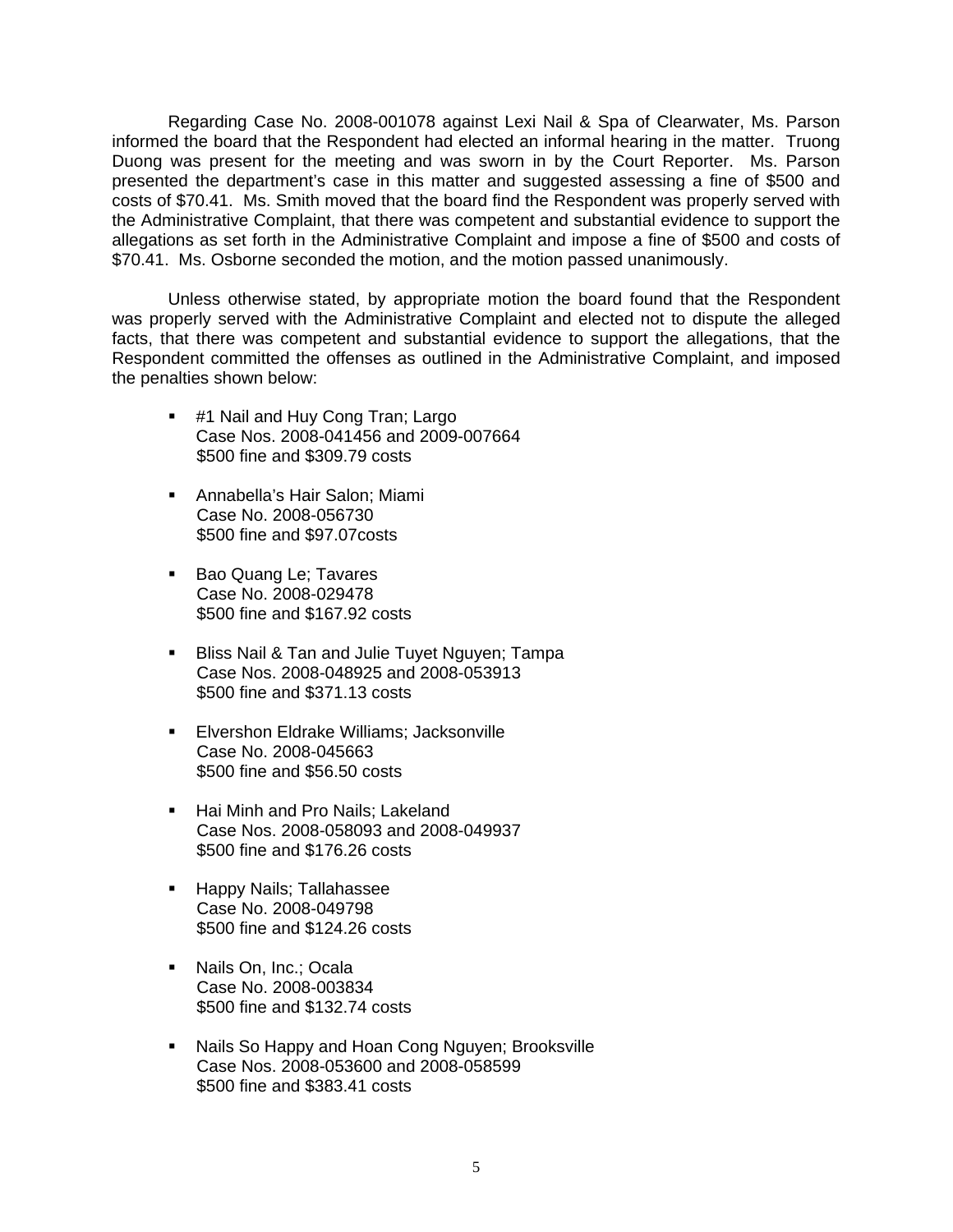- Nicholas Nails II; Spring Hill Case Nos. 2008-053593 and 2008-058591 \$500 fine and \$177.02 costs
- Nail Trap; Largo Case No. 2008-041458 \$500 fine and \$309.79 costs
- **•** Veronique Dramou; Jacksonville Case No. 2008-002831 \$500 fine and \$53.11 costs
- **Violette House of Beauty; Orlando**  Case No. 2008-050594 \$1,000 fine and \$189.41 costs
- Yira M. Nieblas Case No. 2008-047616 \$250 fine and \$53.17 costs

#### **Motions for Waiver of Rights and Final Order**

 Regarding Case No. 2009-006226 against Alameda Beauty Salon of Hialeah, Ms. Parson presented the department's case and suggested assessing a fine of \$1,000 and costs of \$21.06. The Respondent was not present for the meeting. Vice Chair Fincel moved that the board find that the Respondent was properly served with the Administrative Complaint, the Respondent failed to respond within 21 days thereby waiving their right to elect a hearing in the matter, that the board accept the allegations as stated in the Administrative Complaint and adopt them as the findings of fact and conclusions of law of the board and impose a fine of \$1,000 and costs of \$21.06, plus six months stayed suspension against the Respondent's license. In the event the Respondent fails to comply with the terms of the final order, the stay shall be lifted and the Respondent's license will be suspended. Ms. Ritenbaugh seconded the motion. The motion passed unanimously.

 Regarding Case No. 2008-04785 against Anthony Mergal of Brooksville, Ms. Parson presented the department's case and suggested assessing a fine of \$500 and costs of \$105.55. The Respondent was not present or represented for the meeting. Ms. Osborne moved that the board find that the Respondent was properly served with the Administrative Complaint, the Respondent failed to respond within 21 days thereby waiving their right to elect a hearing in the matter, that the board accept the allegations as stated in the Administrative Complaint and adopt them as the findings of fact and conclusions of law and impose a fine of \$500 and costs of \$105.55. Ms. Smith seconded the motion. The motion passed unanimously.

 Regarding Case No. 2008-029427 against Donald Roye of West Palm Beach, Ms. Parson presented the department's case and suggested assessing a fine of \$500 and costs of \$125.55. The Respondent was not present or represented for the meeting. Ms. Smith moved that the board find that the Respondent was properly served with the Administrative Complaint, the Respondent failed to respond within 21 days thereby waiving their right to elect a hearing in the matter, that the board accept the allegations as stated in the Administrative Complaint and adopt them as the findings of fact and conclusions of law of the board and impose a fine of \$500 and costs of \$125.55. Ms. Ritenbaugh seconded the motion, and the motion passed unanimously.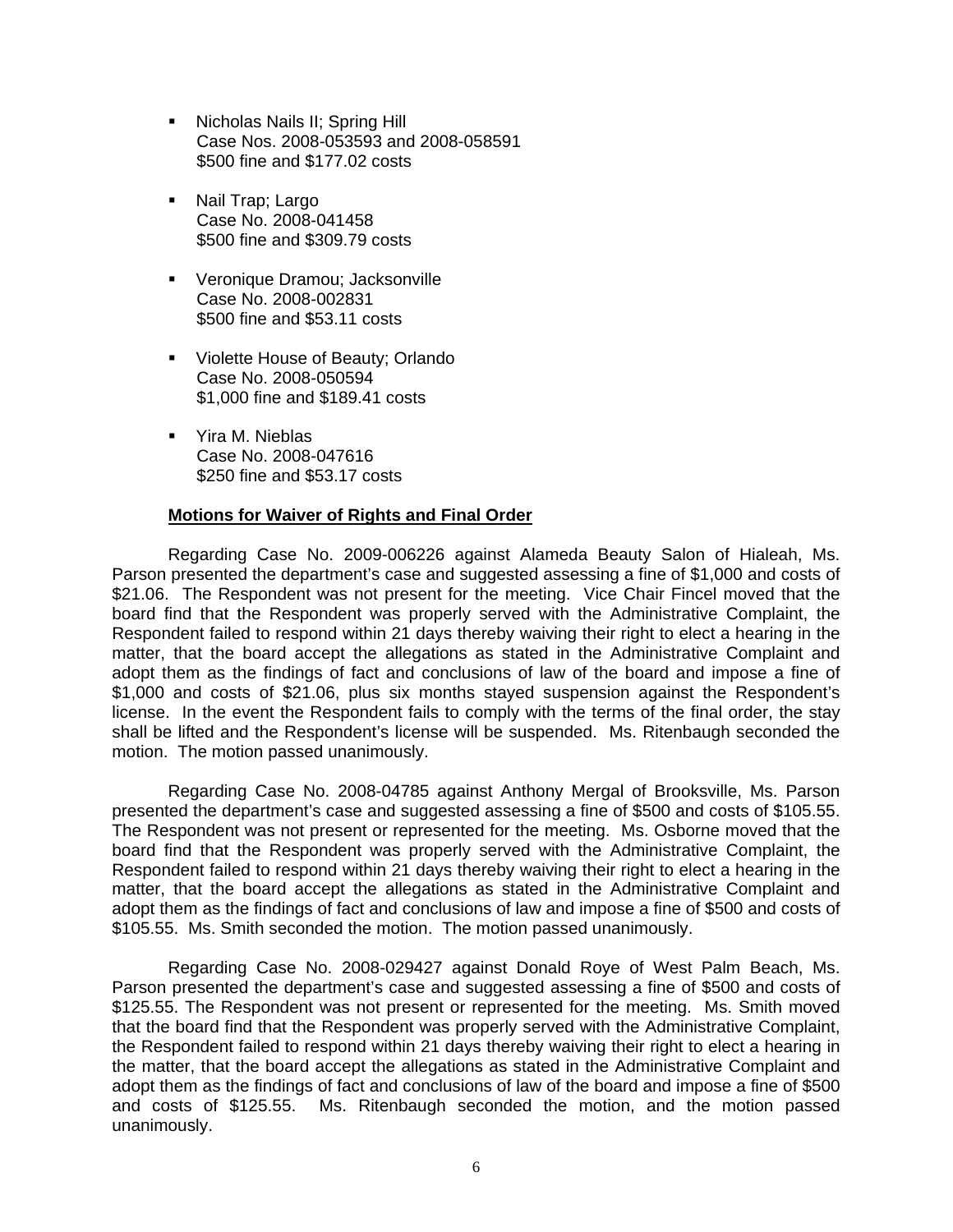Regarding Case No. 2008-036234 against Hieu Nguyen of Jacksonvile, Ms. Parson presented the department's case and suggested assessing a fine of \$1,000 and costs of \$305.07, plus revocation of the Respondent's license based on the fraudulent attempt to obtain the license. The Respondent was not present or represented for the meeting. Vice Chair Fincel moved that the board find that the Respondent was properly served with the Administrative Complaint, the Respondent failed to respond within 21 days thereby waiving their right to elect a hearing in the matter, that the board accept the allegations as stated in the Administrative Complaint and adopt them as the findings of fact and conclusions of law of the board and impose a fine of \$1,000 and costs of \$305.07, plus revocation of the Respondent's license based on the facts presented. Ms. Smith seconded the motion. The motion passed unanimously.

 Regarding Case No. 2008-041964 against House of Beauty of Orlando, Ms. Parson presented the department's case and suggested assessing a fine of \$1,000 and costs of \$213.18, plus revocation of the Respondent's hair braider registration, HB2918, based on the fraudulent attempt to obtain the registration. The Respondent was not present or represented for the meeting. Vice Chair Fincel moved that the board find that the Respondent was properly served with the Administrative Complaint, the Respondent failed to respond within 21 days thereby waiving their right to elect a hearing in the matter, that the board accept the allegations as stated in the Administrative Complaint and adopt them as the findings of fact and conclusions of law of the board and impose a fine of \$500 and costs of \$84.81, plus one year stayed suspension against the Respondent's license. In the event the Respondent fails to comply with the terms of the final order, the stay shall be lifted and the Respondent's license will be suspended. Ms. Ritenbaugh seconded the motion. The motion passed unanimously.

 Regarding Case No. 2008-041097 against Huong Thi Nguyen of Charlotte, North Carolina, Ms. Parson presented the department's case and suggested assessing a fine of \$500 and \$183.40, plus revocation of the Respondent's license, based on the fraudulent attempt to obtain the license. The Respondent was not present or represented for the meeting. Ms. Smith moved that the board find that the Respondent was properly served with the Administrative Complaint, the Respondent failed to respond within 21 days thereby waiving their right to elect a hearing in the matter, that the board accept the allegations as stated in the Administrative Complaint and adopt them as the findings of fact and conclusions of law of the board and impose a fine of \$500 and costs of \$183.40, plus revocation of the Respondent's license, based on the facts presented. Ms. Ritenbaugh seconded the motion. The motion passed unanimously.

 Regarding Case No. 2009-003173 against Maria Luisa Beauty Shop of Miami, Ms. Parson presented the department's case and suggested assessing a fine of \$750 and costs of \$24.97. The Respondent was not present or represented for the meeting. Ms. Parson noted that the Respondent forwarded a request for a payment plan to her office. Ms. Osborne moved that the board find that the Respondent was properly served with the Administrative Complaint, the Respondent failed to respond within 21 days thereby waiving their right to elect a hearing in the matter, that the board accept the allegations as stated in the Administrative Complaint and adopt them as the findings of fact and conclusions of law of the board and impose a fine of \$750 and costs of \$24.97 to be paid over a period of six months, with the first payment of \$24.97 due within 30 days of the final order and five monthly payments of \$150 each, plus six months stayed suspension against the Respondent's license. In the event the Respondent fails to comply with the terms of the final order, the stay shall be lifted and the Respondent's license will be suspended. Ms. Smith seconded the motion. The motion passed unanimously.

 Regarding Case No. 2006-065728 against Maxine Howe of Clermont, Ms. Parson presented the department's case and suggested assessing a fine of \$1,500 and costs of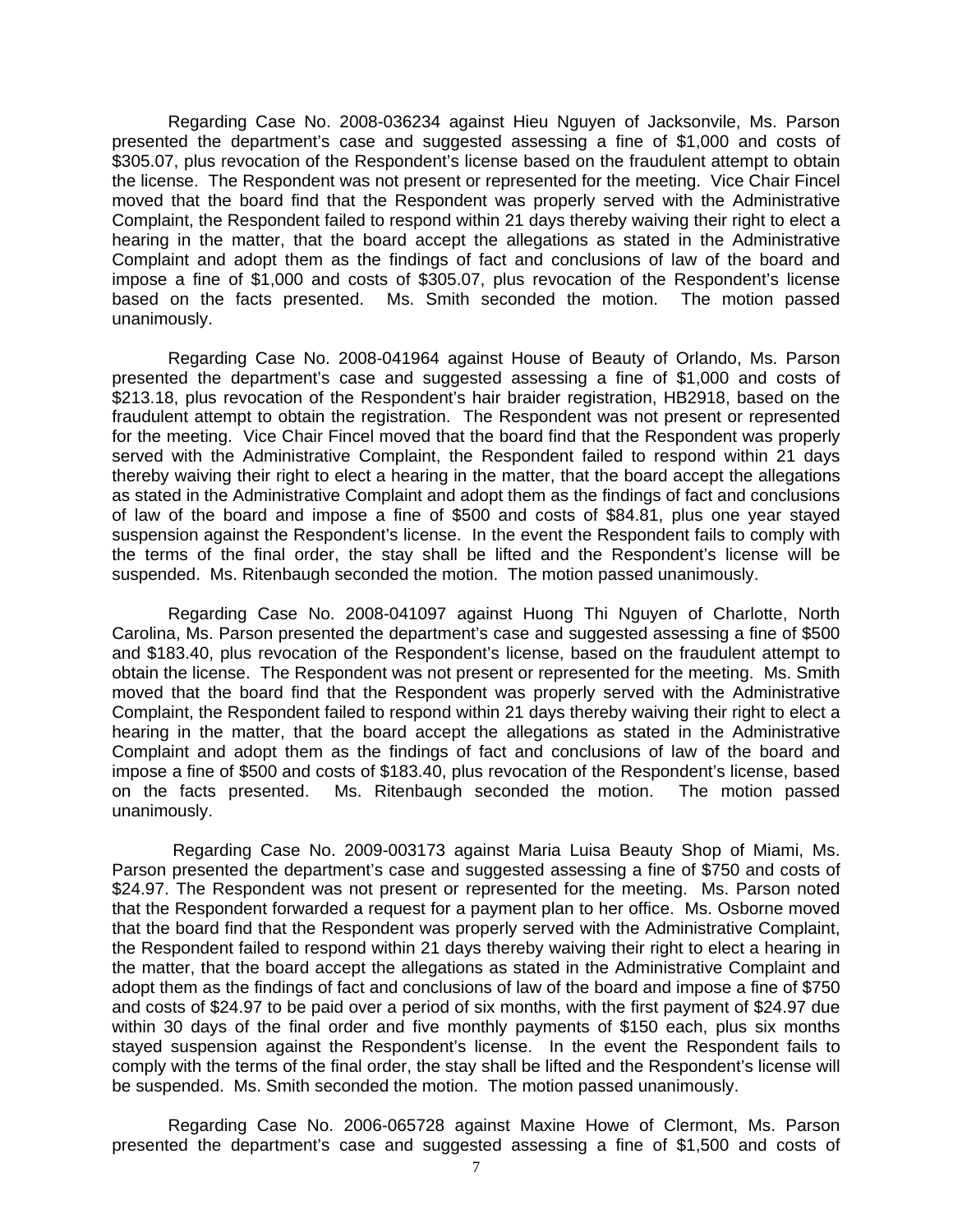\$119.40. The Respondent was not present or represented for the meeting. Ms. Osborne moved that the board find that the Respondent was properly served with the Administrative Complaint, the Respondent failed to respond within 21 days thereby waiving their right to elect a hearing in the matter, that the board accept the allegations as stated in the Administrative Complaint and adopt them as the findings of fact and conclusions of law of the board and impose a fine of \$1,500 and costs of \$119.40. Vice Chair Fincel seconded the motion. The motion passed unanimously.

 Regarding Case Nos. 2008-058015 and 2008-058016 against Passion Nails and Line Zhai of Palm Coast, Ms. Parson presented the department's case and suggested assessing a fine of \$500 and costs of \$402.64. The Respondent was not present for the meeting. Ms. Parson noted that the Respondent forwarded a request for a payment plan to her office. Ms. Ritenbaugh moved that the board find that the Respondent was properly served with the Administrative Complaint, the Respondent failed to respond within 21 days thereby waiving their right to elect a hearing in the matter, that the board accept the allegations as stated in the Administrative Complaint and adopt them as the findings of fact and conclusions of law of the board and impose a fine of \$500 and costs of \$402.64 to be paid over a period of six months, with the first payment of \$402.64 due within 30 days of the final order and five monthly payments of \$100 each. Ms. Smith seconded the motion. The motion passed unanimously.

 Regarding Case No. 2008-041967 against Sky High Salon & Barbershop of Orlando, Ms. Parson presented the department's case and suggested assessing a fine of \$1,000 and costs of \$212.88. The Respondent was not present or represented for the meeting. Vice Chair Fincel moved that the board find that the Respondent was properly served with the Administrative Complaint, the Respondent failed to respond within 21 days thereby waiving their right to elect a hearing in the matter, that the board accept the allegations as stated in the Administrative Complaint and adopt them as the findings of fact and conclusions of law of the board and impose a fine of \$1,000 and costs of \$212.88. The Respondent's license will be suspended for six months, however, the suspension is stayed. Should the Respondent fail to comply with the payment or should there be an unsuccessful inspection over the next six months, the stay will be lifted and the license will immediately be suspended until the six months have expired. Ms. Smith seconded the motion, and the motion passed unanimously.

 Regarding Case No. 2006-064467 against Sophie Haulotte of Wellington, Ms. Parson presented the department's case and suggested assessing a fine of \$1,500 and costs of \$113.20. The Respondent was not present or represented for the meeting. Vice Chair Fincel moved that the board find that the Respondent was properly served with the Administrative Complaint, the Respondent failed to respond within 21 days thereby waiving their right to elect a hearing in the matter, that the board accept the allegations as stated in the Administrative Complaint and adopt them as the findings of fact and conclusions of law of the board and impose a fine of \$1,500 and costs of \$113.20. The Respondent's license will be suspended for six months, however, the suspension is stayed. Should the Respondent fail to comply with the payment or should there be an unsuccessful inspection over the next six months, the stay will be lifted and the license will immediately be suspended until the six months have expired. Ms. Smith seconded the motion, and the motion passed unanimously.

 Regarding Case Nos. 2008-015917 and 2008-015921 against Sunshine Hair and Aracelis Gonzalez of Pahokee, Ms. Parson presented the department's case and suggested assessing a fine of \$1,500 and costs of \$214.28. The Respondent was not present or represented for the meeting. Ms. Osborne moved that the board find that the Respondent was properly served with the Administrative Complaint, the Respondent failed to respond within 21 days thereby waiving their right to elect a hearing in the matter, that the board accept the allegations as stated in the Administrative Complaint and adopt them as the findings of fact and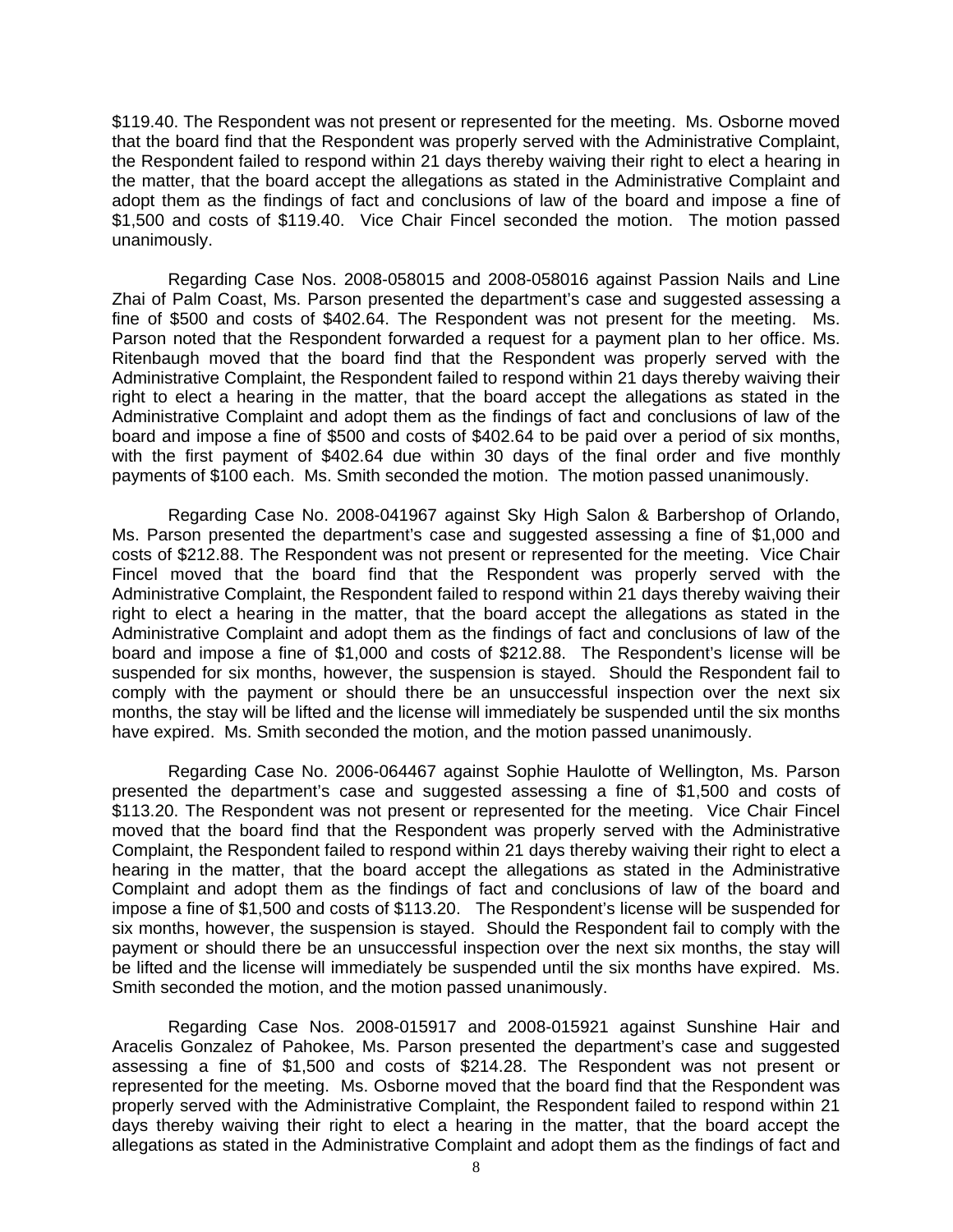conclusions of law of the board and impose a fine of \$1,500 and costs of \$214.28. The Respondent's license will be suspended for six months however, the suspension is stayed. Should the Respondent fail to comply with the payment or should there be an unsuccessful inspection over the next six months, the stay will be lifted and the license will immediately be suspended until the six months have expired. Ms. Smith seconded the motion, and the motion passed unanimously.

 Regarding Case Nos. 2008-058780 and 2009-001608 against T-Nails and Tin Tan Ly of Holiday, Ms. Parson presented the department's case and suggested assessing a fine of \$500 and costs of \$178.88. The Respondent was not present or represented for the meeting. It was noted that the fine and costs have been paid in full. Ms. Ritenbaugh moved that the board find that the Respondent was properly served with the Administrative Complaint, the Respondent failed to respond within 21 days thereby waiving their right to elect a hearing in the matter, that the board accept the allegations as stated in the Administrative Complaint and adopt them as the findings of fact and conclusions of law of the board and impose a fine of \$500 and costs of \$178.88. Ms. Smith seconded the motion. The motion passed unanimously.

 Regarding Case No. 2008-051390 against Victor Villalobos of Coconut, Ms. Parson presented the department's case and suggested assessing a fine of \$1,000 and costs of \$81.25. The Respondent was not present or represented for the meeting. Vice Chair Fincel moved that the board find that the Respondent was properly served with the Administrative Complaint, the Respondent failed to respond within 21 days thereby waiving their right to elect a hearing in the matter, that the board accept the allegations as stated in the Administrative Complaint and adopt them as the findings of fact and conclusions of law of the board and impose a fine of \$1,000 and costs of \$81.25, plus six months stayed suspension against the Respondent's license. In the event the Respondent fails to comply with the terms of the final order, the stay shall be lifted and the Respondent's license will be suspended. Ms. Ritenbaugh seconded the motion. The motion passed unanimously.

 Unless otherwise stated, by appropriate motion the board found that the Respondent was properly served with the Administrative Complaint, the Respondent failed to respond within 21 days thereby waiving their right to elect a hearing in this matter, the board accepted the allegations as stated in the Administrative Complaint and adopted them as the findings of fact and conclusions of law of the board, and imposed the penalties shown below:

- Cardoja Queen; Tallahassee Case No. 2008-063971 \$500 fine and \$88.83 costs
- Charlotte Davis; Orlando Case No. 2008-016315 \$500 fine and \$107.22 costs
- **-** Christine Denise Mascia; Stuart Case No. 2008-020288 \$500 fine and \$77.61 costs
- **-** Debonair Beauty Salon; Gainesville Case No. 2008-031740 \$500 fine and \$61.97 costs
- **David Nguyen; Tallahassee** Case No. 2008-066259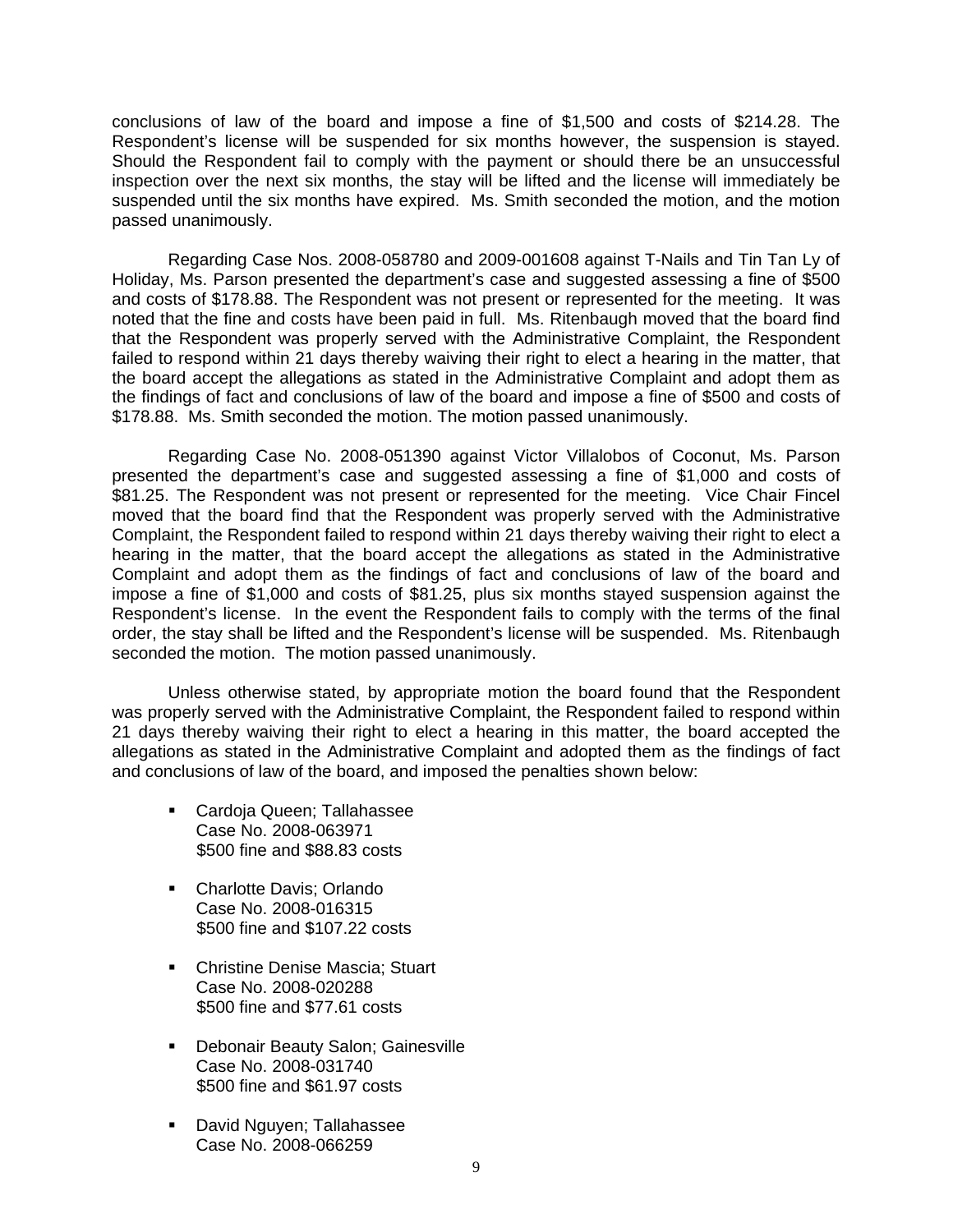\$500 fine and \$53.17 costs

- **Dennis Patrick Lederer; Pinellas Park** Case No. 2008-14523 \$500 fine and \$78.68 costs
- **Drenched Salon & Spa; Miami** Case No. 2007-010798 \$500 fine and \$38.11 costs
- **Filiberto Alvarez: Clearwater** Case No. 2008-043485 \$500 fine and \$72.70 costs
- KM Nail Spa and Dung Le; Okeechobee Case Nos. 2008-013014 and 2008-013022 \$1,500 fine and \$278.85 costs
- **-** Martha Bradford; Mulberry Case No. 2008-061725 \$1,000 fine and \$54.76 costs
- **K.** Miriam Roudales; Miami Case No. 2008-056457 \$500 fine and \$35.57 costs
- Nail Care, Inc.; Palm Beach Gardens Case No. 2008-025472 \$500 fine and \$146.72 costs
- Nail Studio; Sebring Case No. 2007-043230 \$1,500 fine and \$147.78 costs
- **Pink and White Nails and Duong Thi Nguyen; Riverview** Case Nos. 2008-052218 and 2008-058569 \$500 fine and \$431.11 costs
- Q-Luu Nails and Cam-Tu Thi Nguyen; Valrico Case Nos. 2005-055244 and 2008-063480 \$500 fine and \$368.48 costs
- **Sandy Tran and Niki Nails; Brooksville** Case Nos. 2008-043054 and 2008-049705 \$500 fine and \$210.22 costs
- **Simone Nascimento: Port St. Lucie** Case No. 2008-029292 \$500 fine and \$96.56 costs
- Theresa Washington; Quincy Case No. 2008-020464 \$500 fine and \$113.28 costs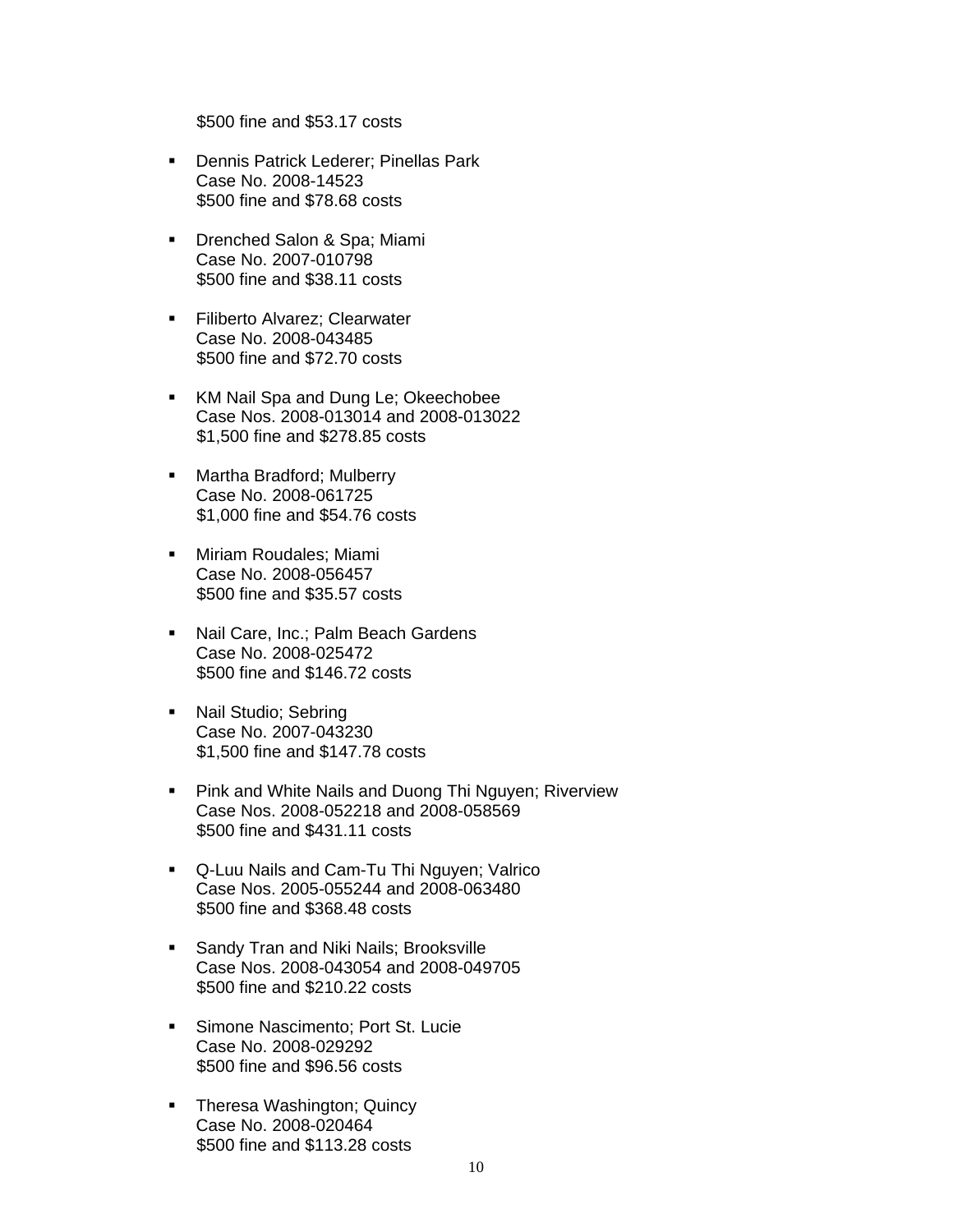**Tresharie Robinson: Lauderhill** Case No. 2007-064868 \$500 fine and \$84.81costs

#### **Settlement Stipulations**

 Regarding Case No. 2005-050169 against Angel Nail & Spa of Port St. Lucie, Ms. Parson presented the department's case and suggested assessing a fine of \$750 and costs of \$125.55. The Respondent was not present for the meeting. Vice Chair Fincel moved that the board reject the Stipulation of the parties. Ms. Osborne seconded the motion. The motion passed unanimously. Vice Chair Fincel moved that the board find the Respondent was properly served with the Administrative Complaint, that there was competent and substantial evidence to support the allegations as set forth in the Administrative Complaint and impose a fine of \$750 and costs of \$125.55. The Respondent's license will be suspended for six months, however, the suspension is stayed. Should the Respondent fail to comply with the payment or should there be an unsuccessful inspection over the next six months, the stay will be lifted and the license will immediately be suspended until the six months have expired. Ms. Ritenbaugh seconded the motion, and the motion passed unanimously.

 Regarding Case Nos. 2009-009755 against The Hair Place of Freeport, Ms. Parson presented the department's case and suggested assessing a fine of \$250 and costs of \$173.37. It was noted that the fine and costs have been paid in full. Ms. Michelle Croxton was present for the meeting. Ms. Osborne moved that the board adopt the Stipulation of the parties as the board's final action in this matter and incorporate it and all of its terms into a Final Order. Ms. Smith seconded the motion, and the motion passed unanimously.

 Regarding Case No. 2008-064288 against Happy Nails of Clearwater, Ms. Parson presented the department's case and suggested assessing a fine of \$500 and costs of \$116.30. Ms. Rachel Fang was present for the meeting and was sworn in by the Court Reporter. Ms. Smith moved that the board adopt the Stipulation of the parties as the board's final action in this matter and incorporate it and all of its terms into a Final Order. Ms. Ritenbaugh seconded the motion, and the motion passed unanimously. It was noted that Ms. Kim is eligible to reapply for licensure after completing a 240-hour nail specialty education program.

 Regarding Case Nos. 2008-058097 and 2008-063491 against Wonder Nails and Darian Tam Nguyen of Palm Harbor, Ms. Parson presented the department's case and suggested assessing a fine of \$500 and costs of \$289.31. Mr. Darian Tam Nguyen was present for the meeting and was sworn in by the Court Reporter. Ms. Smith moved that the board adopt the Stipulation of the parties as the board's final action in this matter and incorporate it and all of its terms into a Final Order. Ms. Ritenbaugh seconded the motion, and the motion passed unanimously.

 Regarding Case Nos. 2008-048835 and 2008-053917 against Perfect Nails and Tony Tran of Lakeland, Ms. Parson presented the department's case and suggested assessing a fine of \$500 and costs of \$117.40. Mr. Tony Tran was present for the meeting and was sworn in by the Court Reporter. Ms. Smith moved that the board adopt the Stipulation of the parties as the board's final action in this matter and incorporate it and all of its terms into a Final Order. Ms. Ritenbaugh seconded the motion, and the motion passed unanimously.

 Regarding Case Nos. 2008-058581 and 2008-053588 against Lam Thanh Pham and Cosmo Nail Spa of Spring Hill, Ms. Parson presented the department's case and suggested assessing a fine of \$500 and costs of \$427.82. Lam Thanh Pham was present for the meeting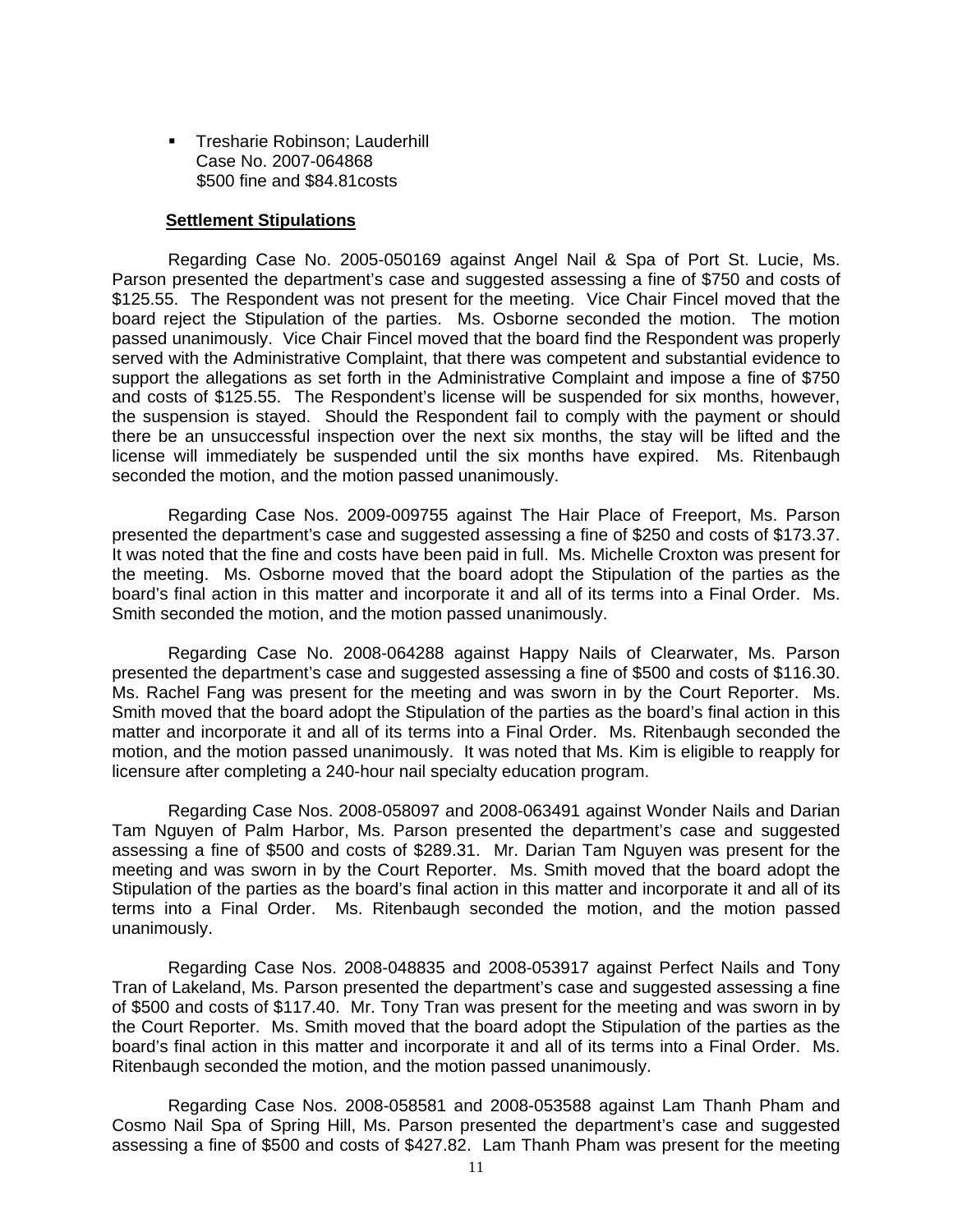and was sworn in by the Court Reporter. Ms. Smith moved that the board adopt the Stipulation of the parties as the board's final action in this matter and incorporate it and all of its terms into a Final Order. Ms. Osborne seconded the motion, and the motion passed unanimously.

 Regarding Case No. 2006-025872 against Isabel Medina-Mas of Tampa, Ms. Parson presented the department's case and suggested assessing a fine of \$500 and costs of \$424.23 plus license revocation. The Respondent was not present for the meeting. Ms. Osborne moved that the board find the Respondent was properly served with the Administrative Complaint, that there was competent and substantial evidence to support the allegations as set forth in the Administrative Complaint and impose a fine of \$500 and costs of \$424.23 plus license revocation based on the facts presented. Ms. Smith seconded the motion, and the motion passed unanimously.

 Regarding Case No. 2008-017275 against Silvia Lopez-Trujilo of Palmetto, Ms. Parson presented the department's case and suggested assessing a fine of \$500 and costs of \$121.96. Ms. Osborne moved that the board adopt the Stipulation of the parties as the board's final action in this matter and incorporate it and all of its terms into a Final Order. Ms. Ritenbaugh seconded the motion, and the motion passed unanimously.

 Regarding Case Nos. 2008-029405 and 2008-029411 against Teresa Sorenson-Aguilar and Teresa's Shear Designs of Okeechobee, Ms. Parson presented the department's case and suggested assessing a fine of \$1,000 and costs of \$246.28. Ms. Ritenbaugh moved that the board adopt the Stipulation of the parties as the board's final action in this matter and incorporate it and all of its terms into a Final Order. Vice Chair Fincel seconded the motion, and the motion passed unanimously.

 Unless otherwise stated, by appropriate motion the board found the Respondent to have committed the offenses as alleged in the Administrative Complaint and adopted the Stipulation of the parties as the board's final action regarding a penalty to be imposed on the Respondent as follows:

- **-** A-Nails; Arcadia Case No. 2009-011853 \$250 fine and \$228.14 costs
- **Ban Thi Tran: Jacksonville** Case No. 2008-041090 \$500 fine and \$232.07 costs
- Cali Nails and Anh T. Nguyen; Palmetto Case Nos. 2008-053734 and 2008-060710 \$500 fine and \$303.19 costs
- **Coco's Day Spa & Salon; Fort Lauderdale** Case No. 2008-056185 \$500 fine and \$33.44 costs
- **Elegant Nails & Spa and My Khanh Nguyen; Port Richey** Case Nos. 2008-053465 and 2008-058605 \$500 fine and \$420.72 costs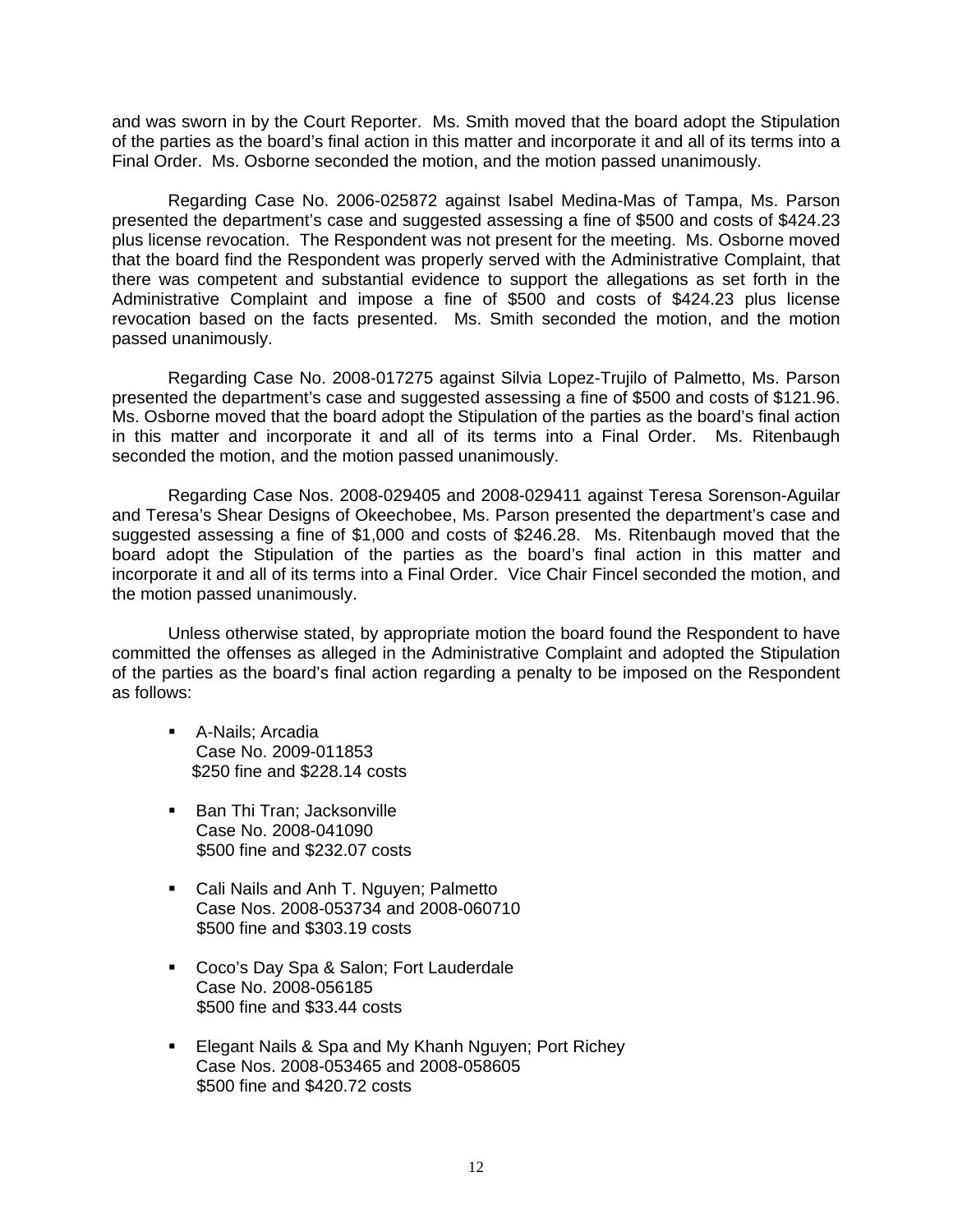- **Theresa McCollum and Elegance Day Spa; West Palm Beach** Case Nos. 2007-013128 and 2008-011027 \$2,000 fine and \$208.61 costs
- **Fantastic Nails: Tallahassee** Case No. 2008-046228 \$500 fine and \$126.01 costs
- **Sang Thanh Nguyen and Labelle Nails & Spa; Spring Hill** Case Nos. 2008-058586 and 2008-053591 \$500 fine and \$315.71 costs
- **-** Lela Nails and Que Anh Thi Roop; Spring Hill Case Nos. 2008-053597 and 2008-058589 \$500 fine and \$411.39 costs
- **Regal Nails; Poinciana** Case No. 2008-029309 \$500 fine and \$333.38 costs
- Nam Hoai Nguyen and Signal Nails Case Nos. 2008-001621 and 2008-058773 \$500 fine and \$272.36 costs
- **Vinh Quang Luu and Happy Nails; Orange Park** Case Nos. 2008-047167 and 2008-036427 \$500 fine and \$297.79 costs
- **-** Dana's Family Haircuts; Belleview Case No. 2008-058771 \$500 fine and \$131.02 costs
- **Royal Nails and Kinh Duc Le; Clearwater** Case Nos. 2008-056217 and 2009-000660 \$500 fine and \$326.10 costs
- US Nails II and My Xuyen Ho Pham; Clermont Case Nos. 2008-063466 and 2009-001613 \$500 fine and \$335.19 costs

#### **Department Attorney Report**

Ms. Parson informed the board that as of July 14, 2009, there were 364 open cosmetology cases in the legal section.

The board agreed to allow Ms. Parson to proceed with handling the year-old cases.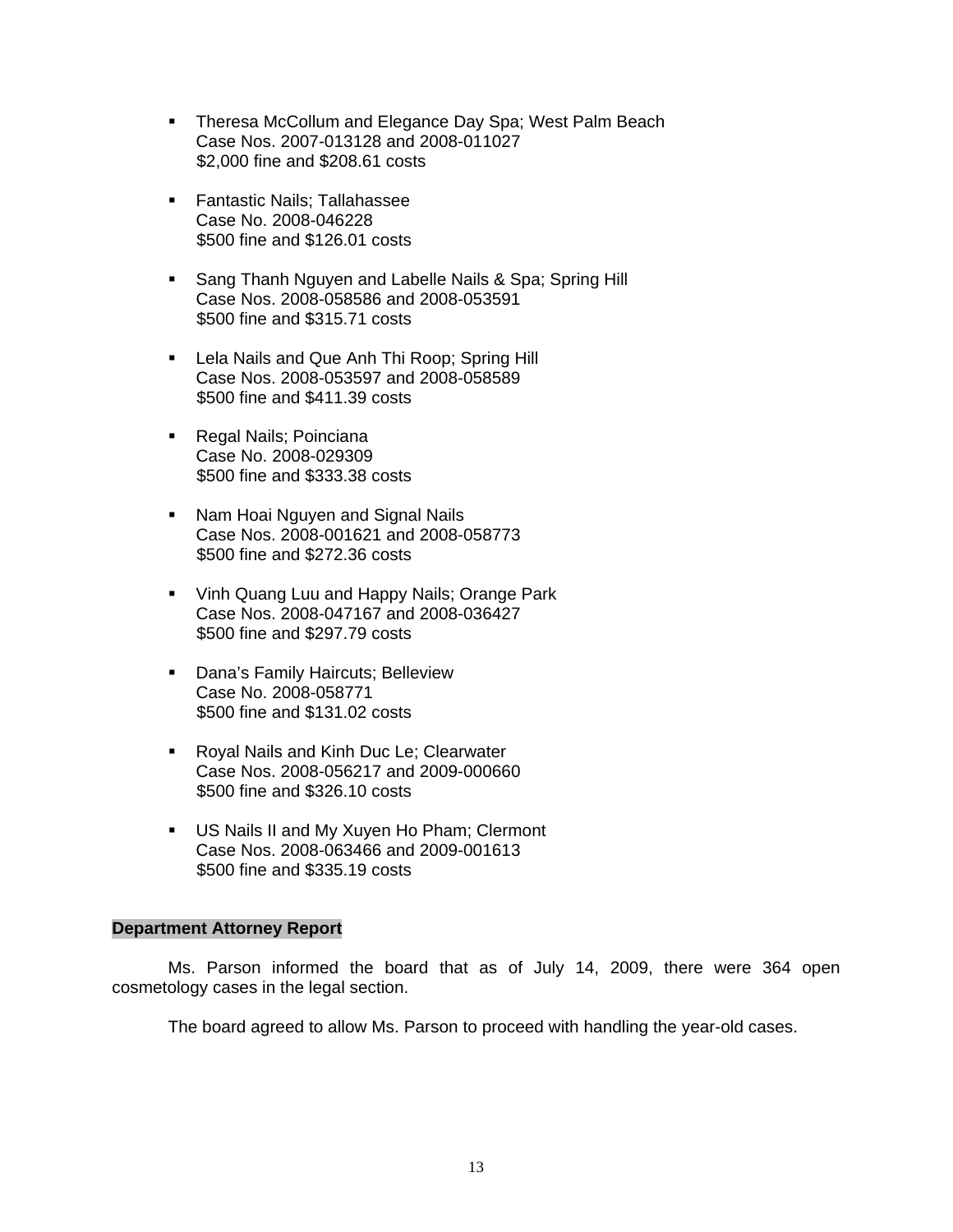## **Applications**

#### **Licensure Applications**

#### **Request for Informal Hearing**

Denise Lynn Mock

Ms. Robyn Barineau, Executive Director, noted that the initial registration application for Ms. Mock was denied at the April 27, 2009, board meeting since the application documents provided did not demonstrate that sanctions were satisfied for the background information reflected. Ms. Mock requested an informal hearing, however, she was not present for the meeting. Additional documents were provided showing that sanctions were satisfied. Ms. Osborne moved that the board approve the application based on the documentation presented. Ms. Ritenbaugh seconded the motion. The motion passed unanimously.

Alicia D. Gaines

Ms. Barineau noted that the initial licensure application for Ms. Gaines was forwarded for board review based on the background information reflected on the application. Ms. Gaines was not present for the meeting. After review and discussion of the application, Ms. Ritenbaugh moved to approve the application based on the documents provided. Vice Chair Fincel seconded the motion. The motion passed unanimously.

Annette N. Parrish

Ms. Barineau noted that the initial licensure application for Ms. Parrish was forwarded for board review based on the background information reflected on the application. Ms. Parrish was present for the meeting and was sworn in by the Court Reporter. After review and discussion of the application, Ms. Ritenbaugh moved to approve the application based on the documents provided. Ms. Osborne seconded the motion. The motion passed unanimously.

**Calanna L. Floyd** 

Ms. Barineau noted that the initial licensure application for Ms. Floyd was forwarded for board review based on the background information reflected on the application. Ms. Floyd was present for the meeting along with Mr. Richard Washington. Ms. Floyd and Mr. Washington were sworn in by the Court Reporter. After review and discussion of the application, Ms. Osborne moved to approve the application based on the documents and testimony provided. Ms. Smith seconded the motion. The motion passed unanimously.

**E** Charles J. Smith

Ms. Barineau noted that the initial application for Mr. Smith was forwarded for board review based on the background information reflected on the application. Mr. Smith was not present for the meeting. After review and discussion of the application, Ms. Osborne moved to approve the application based on the documents provided. Ms. Ritenbaugh seconded the motion. The motion passed unanimously.

## Delores G. Kersey

Ms. Barineau noted that the initial application for Ms. Kersey was forwarded for board review based on the background information reflected on the application.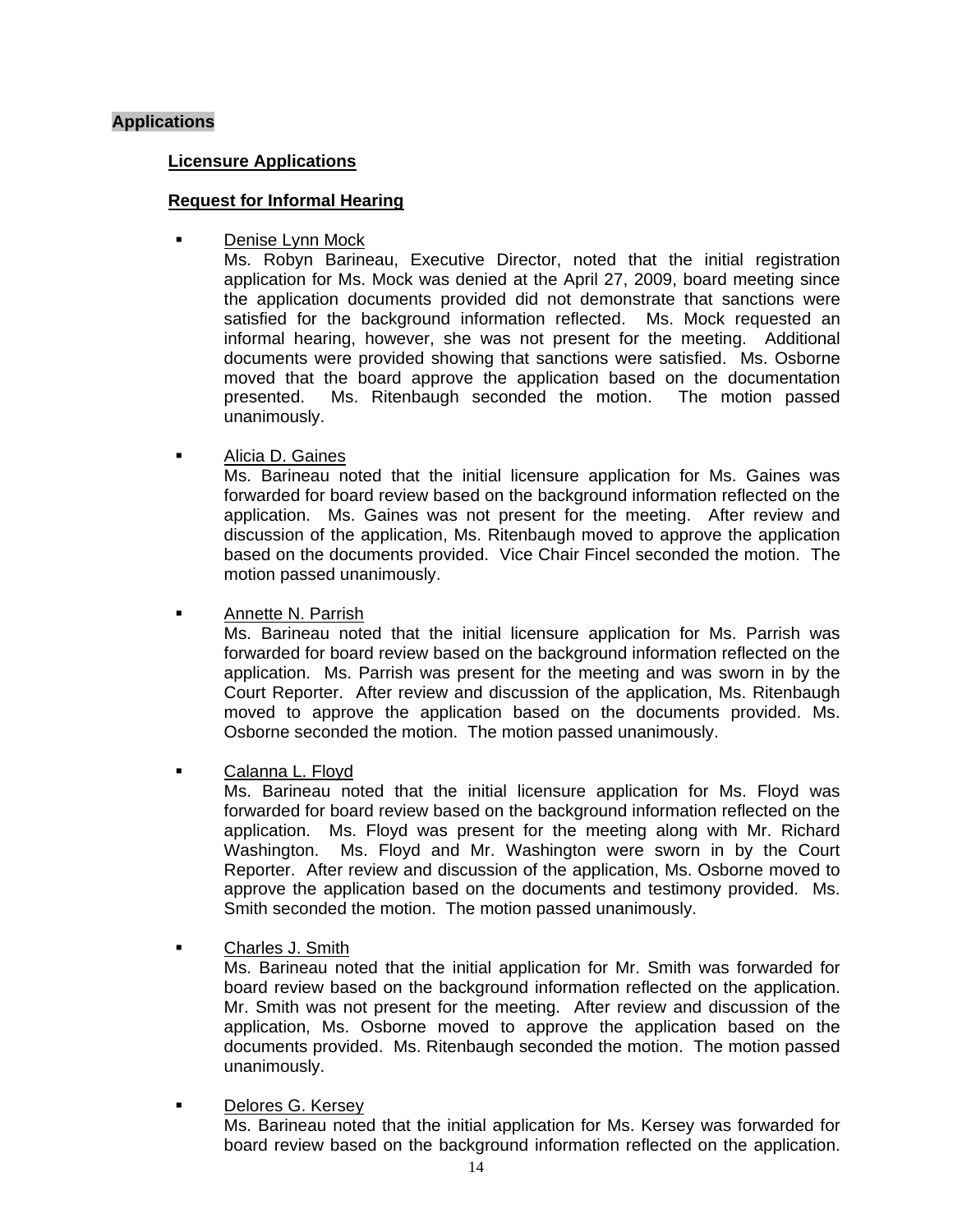Ms. Kersey was not present for the meeting. After review and discussion of the application, Vice Chair Fincel moved to approve the application based on the documents provided. Ms. Ritenbaugh seconded the motion. The motion passed unanimously.

**Don E. McIntosh** 

Ms. Barineau noted that the initial application for Mr. McIntosh was forwarded for board review based on the background information reflected on the application. Mr. McIntosh was not present for the meeting. After review and discussion of the application, Vice Chair Fincel moved to approve the application based on the documents provided. Ms. Ritenbaugh seconded the motion. The motion passed unanimously.

## Elaine D. Jasper

Ms. Barineau noted that the initial application for Ms. Jasper was forwarded for board review based on the background information reflected on the application. Ms. Jasper was not present for the meeting. After review and discussion of the application, Ms. Ritenbaugh moved to approve the application based on the documents provided. Vice Chair Fincel seconded the motion. The motion passed unanimously.

**Exelyn Figueroa** 

Ms. Barineau noted that the initial application for Ms. Figueroa was forwarded for board review based on the background information reflected on the application. Ms. Figueroa was not present for the meeting. After review and discussion of the application, Vice Chair Fincel moved to approve the application based on the documents provided. Ms. Ritenbaugh seconded the motion. The motion passed unanimously.

**Gisele Cesar** 

Ms. Barineau noted that the initial application for Ms. Cesar was forwarded for board review based on the background information reflected on the application. Ms. Cesar was not present for the meeting. After review and discussion of the application, Ms. Ritenbaugh moved to approve the application based on the documents provided. Vice Chair Fincel seconded the motion. The motion passed unanimously.

Kimberly Montgomery

Ms. Barineau noted that the initial application for Ms. Montgomery was forwarded for board review based on the background information reflected on the application. Ms. Montgomery was not present for the meeting. After review and discussion of the application, Ms. Ritenbaugh moved to deny the application since the application documents provided did not demonstrate that criminal sanctions were satisfied. Vice Chair Fincel seconded the motion. The motion passed unanimously.

## Leelah Donelson

Ms. Barineau noted that the initial application for Ms. Donelson was forwarded for board review based on the background information reflected on the application. Ms. Donelson was present for the meeting along with Mr. Phil Patterson. Ms. Donelson and Mr. Patterson were sworn in by the Court Reporter. After review and discussion of the application, Ms. Ritenbaugh moved to approve the application based on the documents and testimony provided. Ms. Osborne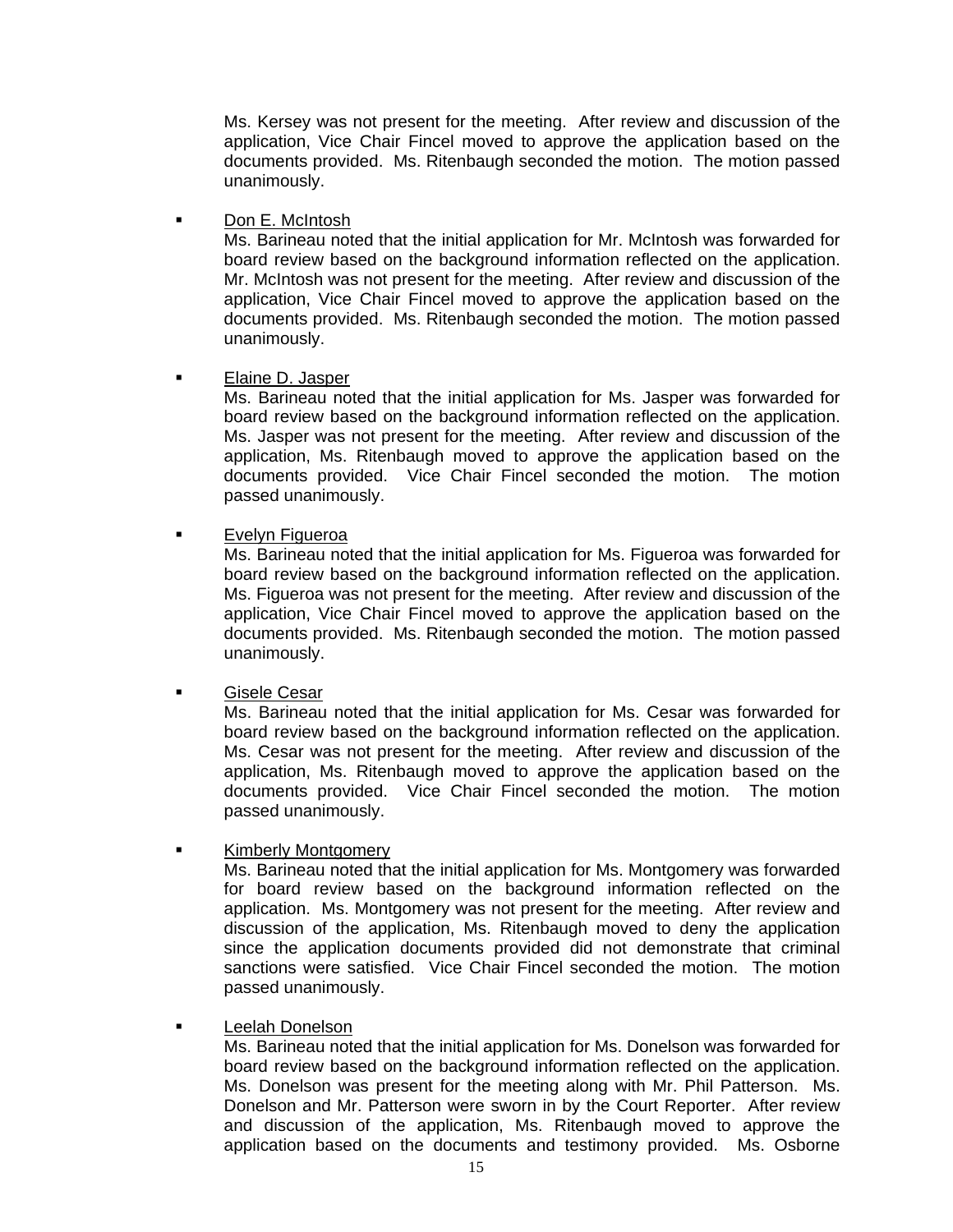seconded the motion. The motion passed unanimously.

Lindsey R. McManus

Ms. Barineau noted that the initial application for Ms. McManus was forwarded for board review based on the background information reflected on the application. Ms. McManus was present for the meeting and was sworn in by the Court Reporter. After review and discussion of the application, Ms. Osborne moved to approve the application based on the documents provided. Vice Chair Fincel seconded the motion. The motion passed unanimously.

## Melissa Sawyer

Ms. Barineau noted that the initial application for Ms. Sawyer was forwarded for board review based on the background information reflected on the application. Ms. Sawyer was present for the meeting along with Ms. Pat Martin of Bene's International Academy. Ms. Sawyer and Ms. Martin were sworn in by the Court Reporter. After review and discussion of the application, Ms. Ritenbaugh moved to approve the application based on the documents and testimony provided. Ms. Osborne seconded the motion. The motion passed unanimously.

Melvin M. Mitchell

Ms. Barineau noted that the initial application for Mr. Mitchell was forwarded for board review based on the background information reflected on the application. Mr. Mitchell was not present for the meeting. After review and discussion of the application, Ms. Ritenbaugh moved to approve the application based on the documents provided. Ms. Osborne seconded the motion. The motion passed unanimously.

Murchison R. Wilson

Ms. Barineau noted that the initial application for Mr. Wilson was forwarded for board review based on the background information reflected on the application. Mr. Wilson was not present for the meeting. After review and discussion of the application, Ms. Ritenbaugh moved to approve the application based on the documents provided. Ms. Osborne seconded the motion. The motion passed unanimously.

## **•** Patricia Atkins

Ms. Barineau noted that the initial application for Ms. Atkins was forwarded for board review based on the background information reflected on the application. Ms. Atkins was not present for the meeting. After review and discussion of the application, Ms. Ritenbaugh moved to deny the application based on the indication that the records are sealed, however, there is no evidence supporting the claim or showing that all sanctions are satisfied. Vice Chair Fincel seconded the motion. The motion passed unanimously.

Melvin M. Mitchell

Ms. Barineau noted that the initial application for Mr. Mitchell was forwarded for board review based on the background information reflected on the application. Mr. Mitchell was not present for the meeting. After review and discussion of the application, Ms. Ritenbaugh moved to approve the application based on the documents provided. Ms. Osborne seconded the motion. The motion passed unanimously.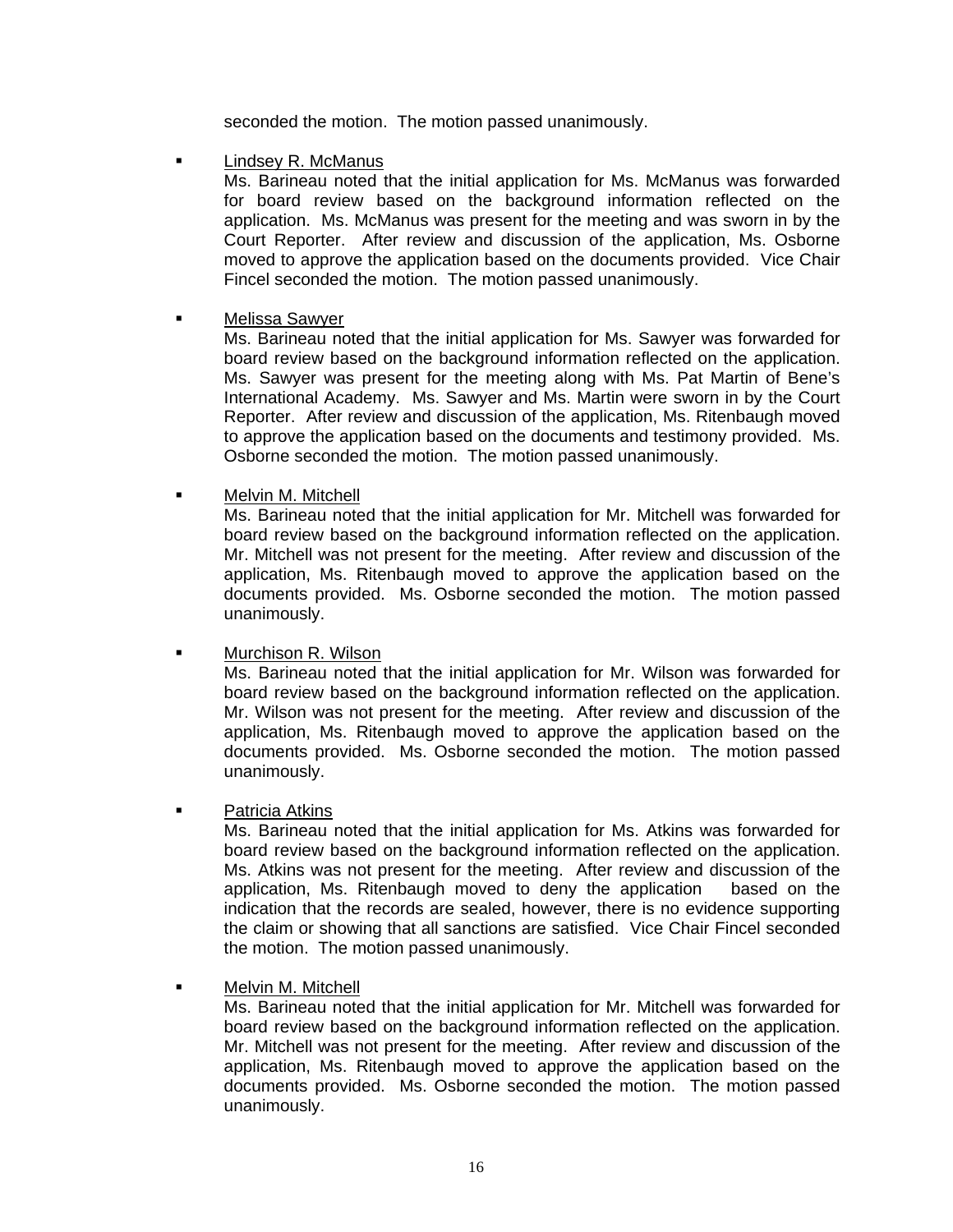# Rhonda D. Harman

Ms. Barineau noted that the initial application for Ms. Harman was forwarded for board review based on the background information reflected on the application. Ms. Harman along with Ms. Pamela Spiker were present for the meeting. Ms. Harman and Ms. Spiker were sworn in by the Court Reporter. After review and discussion of the application, Ms. Smith moved to approve the application based on the documents and testimony provided. Vice Chair Fincel seconded the motion. Ms. Osborne and Ms. Ritenbaugh opposed the motion.

## Shameka Bush

Ms. Barineau noted that the initial application for Ms. Bush was forwarded for board review based on the background information reflected on the application. Ms. Bush was not present for the meeting. After review and discussion of the application, Vice Chair Fincel moved to deny the application since the application documents provided did not demonstrate that criminal sanctions were satisfied. Ms. Ritenbaugh seconded the motion. The motion passed unanimously.

## Steven C. Eagan

Ms. Barineau noted that the initial application for Mr. Eagan was forwarded for board review based on the background information reflected on the application. Mr. Eagan was not present for the meeting. After review and discussion of the application, Vice Chair Fincel moved to deny the application since the application documents provided did not demonstrate that criminal sanctions were satisfied. Ms. Osborne seconded the motion. Ms. Ritenbaugh opposed the motion.

## Tasha Abercrombie

Ms. Barineau noted that the initial application for Ms. Abercrombie was forwarded for board review based on the background information reflected on the application. Ms. Abercrombie was not present for the meeting. After review and discussion of the application, Vice Chair Fincel moved to deny the application since the application documents provided did not demonstrate that criminal sanctions were satisfied. Ms. Smith seconded the motion. The motion passed unanimously.

## Terica Charles

Ms. Barineau noted that the initial application for Ms. Charles was forwarded for board review based on the background information reflected on the application. Ms. Charles was not present for the meeting. After review and discussion of the application, Ms. Ritenbaugh moved to deny the application since the application documents provided did not demonstrate that criminal sanctions were satisfied. Ms. Smith seconded the motion. The motion passed unanimously.

**Tiffany L. Maxwell** 

Ms. Barineau noted that the initial application for Ms. Maxwell was forwarded for board review based on the background information reflected on the application. Ms. Maxwell was not present for the meeting. After review and discussion of the application, Ms. Ritenbaugh moved to deny the application since the application documents provided did not demonstrate that criminal sanctions were satisfied. Ms. Osborne seconded the motion. The motion passed unanimously.

## Yamilee Bennett

Ms. Barineau noted that the initial application for Ms. Bennett was forwarded for board review based on the background information reflected on the application.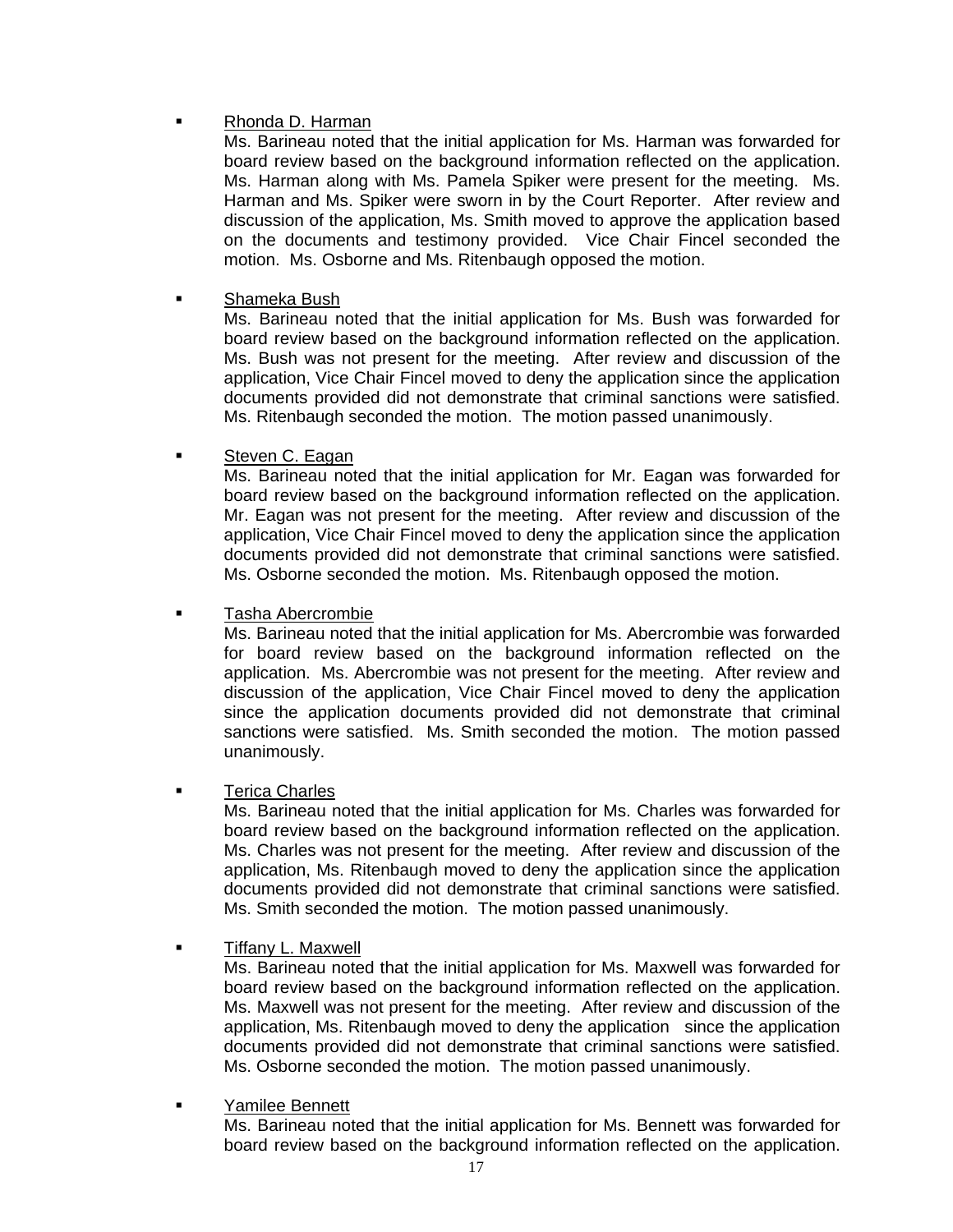Ms. Bennett was not present for the meeting. After review and discussion of the application, Ms. Ritenbaugh moved to approve the application based on the documents provided. Ms. Osborne seconded the motion. The motion passed unanimously.

- **Kanala** Monika Stanus
	- Lauretta Sabga

Ms. Barineau informed the board that Ms. Leticia Velasquez, Director of Education for Boca Beauty Academy, on behalf of Ms. Stanus and Ms. Sabga, submitted a request asking the board to grant licensure by endorsement based on years of experience and training received in Canada. Vice Chair Fincel moved that the board deny the request since Ms. Stanus and Ms. Sabga do not meet the qualifications of endorsement as required by Rule 61G5-18.007, F.A.C. Ms. Ritenbaugh seconded the motion. The motion passed unanimously.

## **Applications for Hair Braiding Courses**

## **Request for Informal Hearing**

**•** Orlando Beauty Institute

Ms. Barineau noted that the hair braiding course application from Orlando Beauty Institute was denied at the April 27, 2009, board meeting based on incorrect references to ultra violet light. Orlando Beauty Institute submitted an informal hearing request along with corrected course application material. After review and discussion of the course application, Ms. Ritenbaugh moved to approve the application. Vice Chair Fincel seconded the motion and the motion passed unanimously.

## **Initial Review**

- Andrea's Hair Braiding Certification After review and discussion of the course application, Ms. Ritenbaugh moved to approve the application. Ms. Osborne seconded the motion. The motion passed unanimously.
- **EXECUTE:** Atlanta Hair Styles After review and discussion of the course application, Ms. Ritenbaugh moved to approve the application. Ms. Osborne seconded the motion. The motion passed unanimously.
- **Johnson and Black Natural Hair Education** Ms. Takana Johnson and Ms. Antoinette Black were present for the meeting. After review and discussion of the course application, Mr. Ritenbaugh moved to approve the application with the contingency of correcting the reference to hair wrapping in the course objective. Ms. Smith seconded the motion. The motion passed unanimously.
- **Example 1** Loraine's Academy After review and discussion of the course application, Ms. Ritenbaugh moved to approve the application. Ms. Smith seconded the motion. The motion passed unanimously.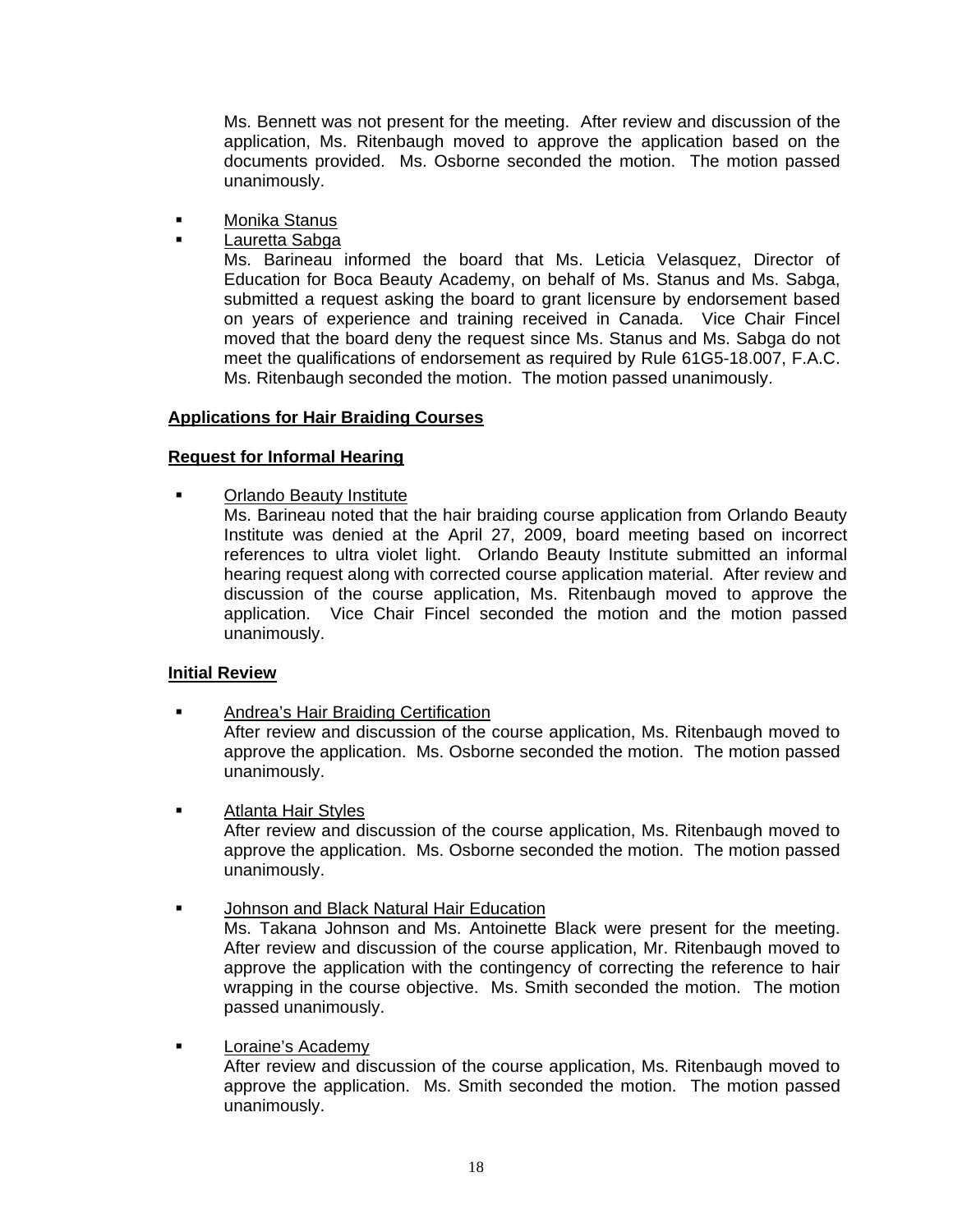Mattie J. Williams

After review and discussion of the course application, Ms. Osborne moved to deny the application based on incorrect reference to sanitation practices and procedures. Ms. Ritenbaugh seconded the motion. The motion passed unanimously.

## **Applications for Hair Wrapping Courses**

- Johnson and Black Natural Hair Education Ms. Johnson and Ms. Black were present for the meeting. After review and discussion of the course application, Mr. Smith moved to approve the application with the contingency of correcting the incorrect references to alcohol and phenol. Ms. Ritenbaugh seconded the motion. The motion passed unanimously.
- **Loraine's Academy** After review and discussion of the course application, Ms. Ritenbaugh moved to approve the application. Ms. Osborne seconded the motion, and the motion passed unanimously.
- **Nattie J. Williams**

After review and discussion of the course application, Ms. Ritenbaugh moved to deny the application based on incorrect references to formalin, hair treatments and treatment prescriptions. Vice Chair Fincel seconded the motion. The motion passed unanimously.

Natural Braider Empire

After review and discussion of the course application, Ms. Ritenbaugh moved to deny the application based on the incorrect information of the supervised practice exception in accordance with Chapter 61G5, Florida Administrative Code. Vice Chair Fincel seconded the motion. The motion passed unanimously.

#### **Applications for Body Wrapping Courses**

#### **Request for Informal Hearing**

Esthetics and Laser Specialty

Ms. Barineau noted that the body wrapping course application was denied at the April 27, 2009, board meeting based on incorrect references to sanitation and sterilization procedures. Esthetics and Laser Specialty submitted an informal hearing request along with corrected course material. After review and discussion of the corrected material, Vice Chair Fincel moved to approve the application. Ms. Smith seconded the motion, and the motion passed unanimously.

#### **Initial Review**

JCM Spa Wraps Boutique

After review and discussion of the course application, Ms. Ritenbaugh moved to deny the application based on the incorrect references to alcohol and phenol, ultra violet cabinet as sanitation method, massage therapy, weight loss, anticellulite wraps, and brand name endorsements. Ms. Osborne seconded the motion, and the motion passed unanimously.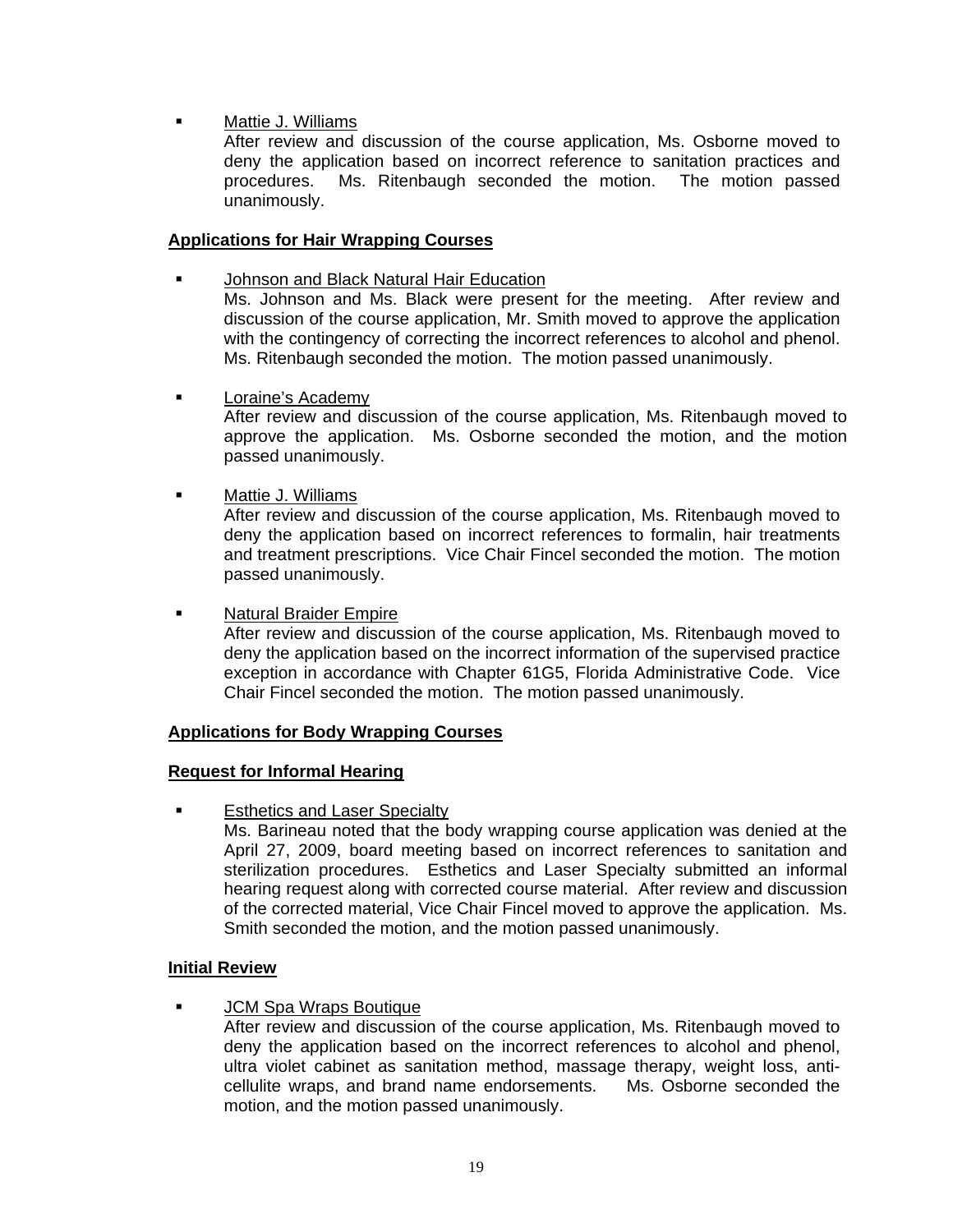**Keiser College** 

 After review and discussion of the course application, Ms. Ritenbaugh moved to approve the application. Ms. Osborne seconded the motion. The motion passed unanimously.

- **Loraine's Academy** After review and discussion of the course application, Ms. Ritenbaugh moved to approve the application. Vice Chair Fincel seconded the motion. The motion passed unanimously.
- Medical and Aesthetic Institute, Dr. Carlos J. Finlay After review and discussion of the course application, Ms. Ritenbaugh moved to approve the application with the contingency of correcting the misspelled words and deleting the incorrect reference to massage. Vice Chair Fincel seconded the motion. The motion passed unanimously.
- **Graham Moore Enterprise** After review and discussion of the course application, Ms. Ritenbaugh moved to approve the application. Ms. Osborne seconded the motion. The motion passed unanimously

## **Initial HIV/AIDS Courses**

## **Request for Informal Hearing**

EDJ School Online

Ms. Barineau noted that the body wrapping course application was denied at the April 27, 2009, board meeting based on the reference to phenols and alcohol as disinfecting agents and that it is unclear if the references are for usage of the chemicals or informational purposes only. EDJ School Online submitted an informal hearing request along with corrected course material. After review and discussion of the corrected material, Vice Chair Fincel moved to approve the application. Ms. Smith seconded the motion ,and the motion passed unanimously.

**• COE ContinuingEducation.com** After review and discussion of the course application, Ms. Ritenbaugh moved to approve the application. Vice Chair Fincel seconded the motion. The motion passed unanimously.

## **Continuing Education Provider and Course Applications**

 Academy of Palm Beach Provider Application After review and discussion of the provider application, Vice Chair Fincel moved to approve the application. Ms. Smith seconded the motion. The motion passed unanimously.

#### Course Application

Hair Extensions - 6 Hours Live Group Study

After review and discussion of the course material, Ms. Smith moved to approve the application. Ms. Osborne seconded the motion. The motion passed unanimously.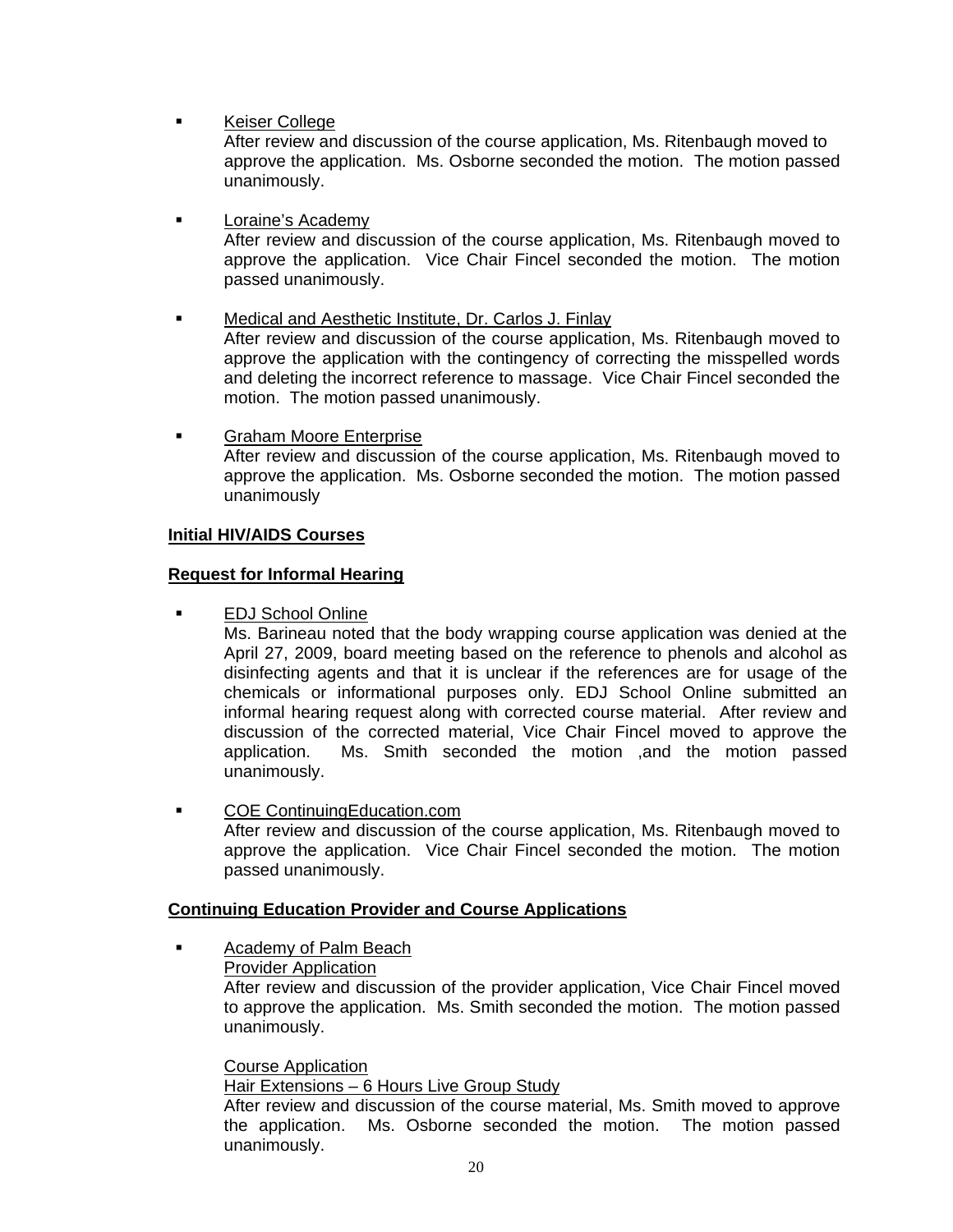- **Example 2** Academy of Palm Beach Course Application Advanced Haircutting – 12 Hours Live Group Study After review and discussion of the course application, Vice Chair Fincel moved to approve the application. Ms. Ritenbaugh seconded the motion, and the motion passed unanimously.
- Academy of Palm Beach Course Application Permanent Makeup – 50 Hours Live Group Study and Home Study After review and discussion of the course application, Ms. Smith moved to deny the application since the performance of permanent makeup is beyond the scope of practice for cosmetology licensees. Ms. Osborne seconded the motion, and the motion passed unanimously.
- **Academy of Palm Beach**  Course Application Makeup Artistry – 16 Hours Live Group Study

After review and discussion of the course application, Ms. Ritenbaugh moved to approve the application. Ms. Smith seconded the motion and the motion passed unanimously.

- **EXEC** Academy of Palm Beach Course Application Airbrush Makeup – 16 Hours Live Group Study After review and discussion of the course application, Ms. Osborne moved to approve the application. Ms. Ritenbaugh seconded the motion, and the motion passed unanimously.
- **EXEC** Academy of Palm Beach Course Application Eyelash Extensions – 16 Hours Live Group Study After review and discussion of the course application, Vice Chair Fincel moved to approve the application. Ms. Osborne seconded the motion, and the motion passed unanimously.
- **EXEC** Academy of Palm Beach Course Application Advanced Nails – 16 Hours Live Group Study

After review and discussion of the course application, Vice Chair Fincel moved to approve the application with the contingency of including a reference to the pedicure footbath sanitation procedures and display of the consumer protection notice. Ms. Osborne seconded the motion, and the motion passed unanimously.

**Example 2** Academy of Palm Beach Course Application

Chemical Peels – 8 Hours Live Group Study

After review and discussion of the course application, Ms. Smith moved to deny the application since the course summary and objective did not provide enough information ensuring that the course is within the scope of practice for cosmetology licensees, and no dates were included on the resource references. Vice Chair Fincel seconded the motion. The motion passed unanimously.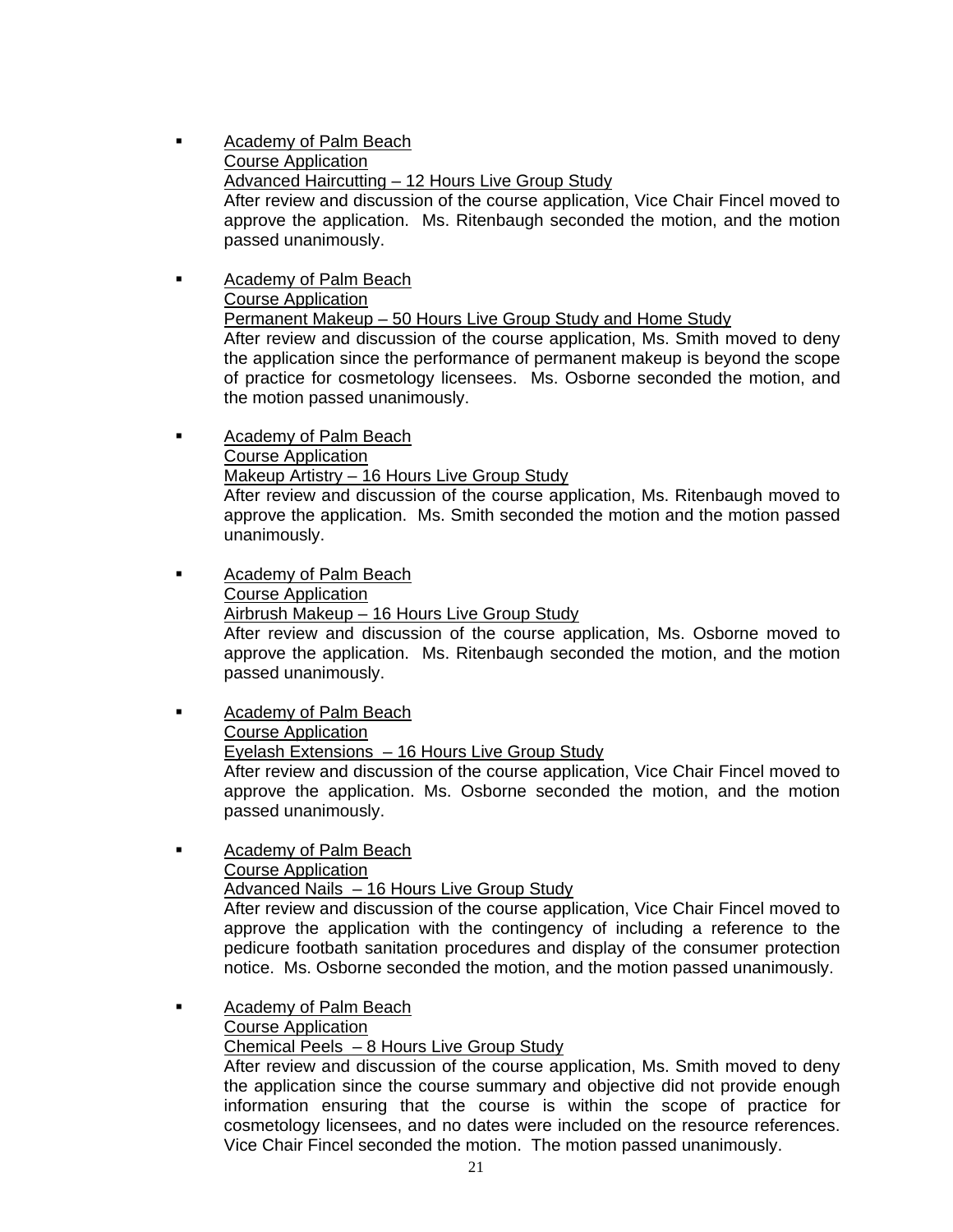- Academy of Palm Beach Course Application Microdermabrasion – 8 Hours Live Group Study After review and discussion of the course application, Ms. Smith moved to approve the application. Ms. Ritenbaugh seconded the motion, and the motion passed unanimously.
- Caridad X. Zamora Course Renewal Application Complete Continuing Education of Cosmetology – 16 Hours Home Study/Video After review and discussion of the course application, Ms. Osborne moved to deny the application based on the incorrect reference to ultra violet sanitation practices, the reference to Kentucky cosmetology laws and rules, the reference to Florida barbering laws, and the outdated resource references. Ms. Smith seconded the motion. The motion passed unanimously.
- **Loraine's Academy**  Course Application HIV/AIDS 101 Course – 2 Hours Live Group Study After review and discussion of the course application, Ms. Smith moved to approve the application. Ms. Ritenbaugh seconded the motion, and the motion passed unanimously.
- Mattie J. Williams

Provider Application

Course Application

Continuing Education Course – 16 Hours Live Group Study, Cosmetology

Conference/Trade Show, Home Study/Video and Internet

After review and discussion of the course application, Ms. Smith moved to approve the provider application. Ms. Ritenbaugh seconded the motion and the motion passed unanimously.

After review and discussion of the course application, Ms. Smith moved to deny the application based on the incorrect reference to alcohol and phenol, incorrect language for the supervised practice exception and that the material is similar in appearance to a competitor's continuing education course. Ms. Ritenbaugh seconded the motion, and the motion passed unanimously

 Monique Cosmetique Provider Application Course Application Advanced Nail Technician Program – 10 Hours Internet After review and discussion of the provider application, Ms. Osborne moved to approve the application. Ms. Ritenbaugh seconded the motion. The motion passed unanimously.

After review and discussion of the course application, Ms. Smith moved to approve the application with the contingency of deleting the reference to suction modality and re-wording the incorrect reference to skin condition treatments. Ms. Osborne seconded the motion, and the motion passed unanimously.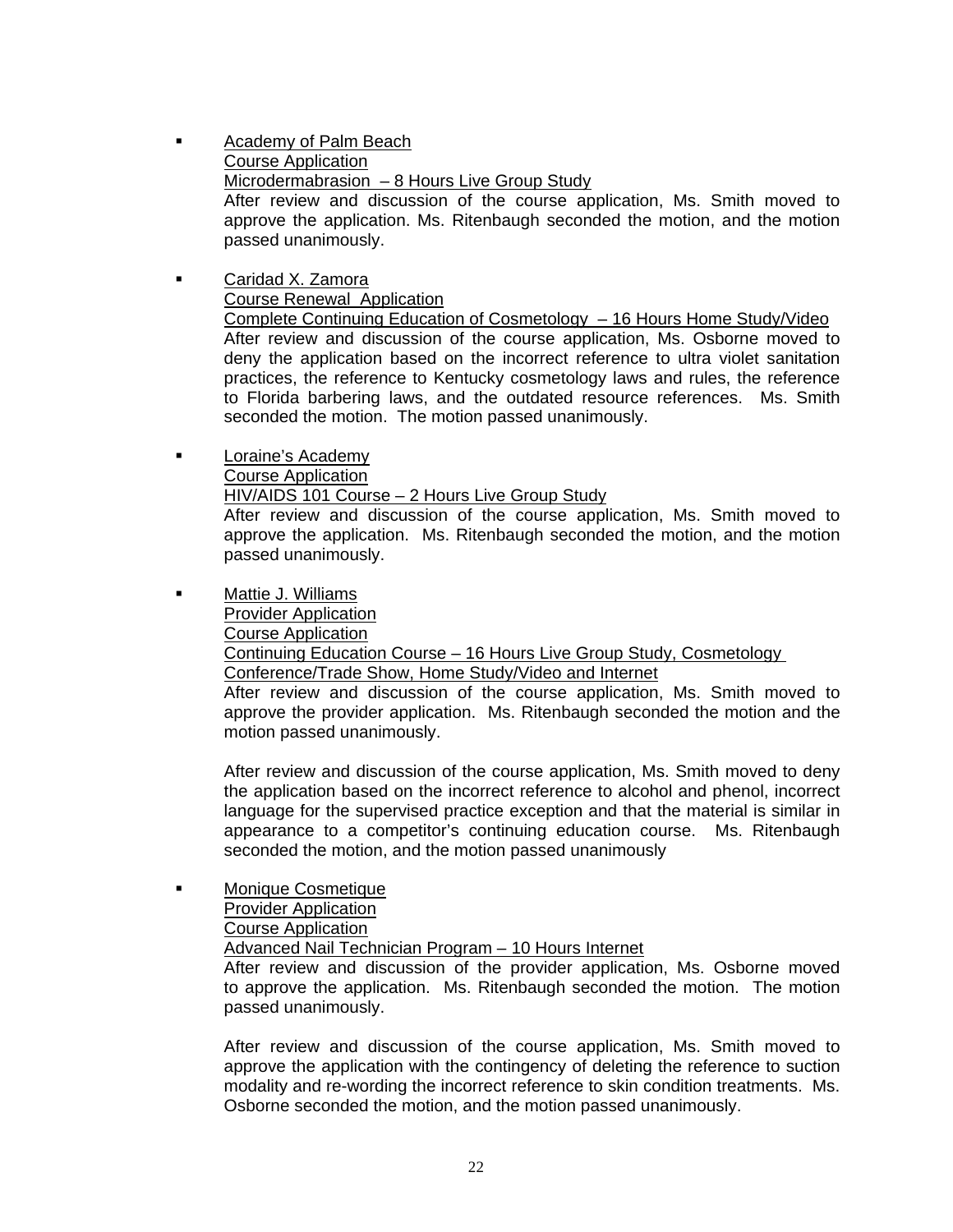**Edenix International** 

Course Application

LED Photo Rejuvenating Light Therapy - 8 Hours Live Group Study

After review and discussion of the application, Ms. Smith moved to approve the application. Ms. Ritenbaugh seconded the motion. The motion passed unanimously

**Skinceuticals, Inc.**  Course Application Advanced Esthetic Training – 5 Hours Live Group Study

After review and discussion of the course application, Ms. Smith moved to deny the application since the material appears to be product driven and since the material is not in accordance to the requirements of Rule 61G5-32.001, Florida Administrative Code. Ms. Ritenbaugh seconded the motion, and the motion passed unanimously.

After review and discussion of the provider application, Vice Chair Fincel moved to deny the application since the provider did not meet the requirements of Rule 61G5-32.001, Florida Administrative Code. Ms. Smith seconded the motion. The motion passed unanimously.

**Tammy Taylor Nails** 

Course Application

 Tammy Taylor 6/8 Hour Hands on Workshop – 8 Hours Live Group Study After review and discussion of the course application, Ms. Smith moved to deny the application since the material appears to be product driven. Vice Chair Fincel seconded the motion. The motion passed unanimously.

**Informed** 

Course Application

2009 Informed Cosmetology Update – 16 Hours Internet

After review and discussion of the course application, Ms. Osborne moved to deny the application based on the references to alcohol and phenol as disinfectants, brand name and trademark references and the material did not include the pedicure footbath sanitation procedures in accordance to Rule 61G5- 20-002, Florida Administrative Code. Ms. Ritenbaugh seconded the motion. The motion passed unanimously.

# **Committee Reports**

# **Continuing Education Committee – Ginny Fincel, Chair**

Vice Chair Fincel had no additional report at this time.

# **Rule Committee Report – Donna Osborne, Chair**

There was no report at this time.

## **Legislative Committee – Donna Osborne, Chair**

There was no report at this time.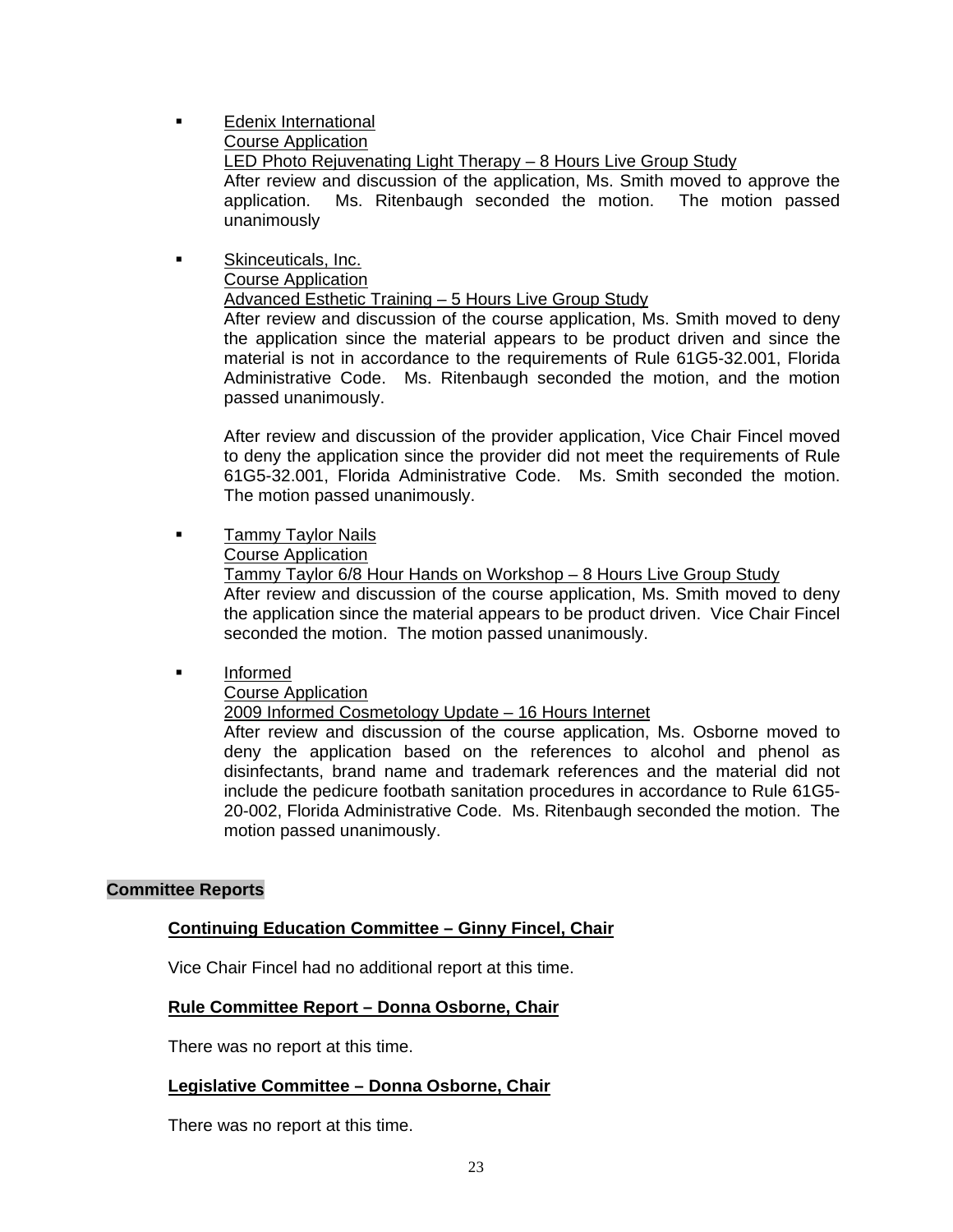#### **Old Business**

## Glow Skin Care, Inc. – Doctor Fish Pedicure, Operation, Sterilization, Sanitation and Maintenance Procedures

 The board discussed the letter submitted by Glow Skin Care, Inc., regarding fish pedicure operation, sterilization, sanitation and maintenance procedures and again agreed that this practice should not be allowed in Florida cosmetology salons as there is no allowance for animals in a salon nor are the fish kept in a closed aquarium and there does not appear to be any way to properly sanitize or disinfect the unit holding the fish or the fish in between patrons.

#### **New Business**

#### Rule 61G5-32.001, Florida Administrative Code – Continuing Education Discussion of Including Publication Dates for Reference Materials

 The board discussed Rule 61G5-32.001, Florida Administrative Code – Continuing Education, and agreed that publication dates for reference materials should be included in the rule. Ms. Osborne moved to have Ms. Lisa Comingore, Assistant Attorney General, proceed with development of this rule. Ms. Smith seconded the motion, and the motion passed unanimously. Ms. Comingore will provide a draft of the rule language for review and discussion at the next meeting.

#### **Other Business**

#### **Executive Director's Report**

## National-Interstate Council of State Board of Cosmetology, Inc. (NIC) Newsletter Volume 65 No. 2 April/May 2009

 Ms. Barineau informed the board that the NIC newsletter was included for informational purposes.

#### Unlicensed Activity Media Campaign 2008-2009

 Ms. Barineau informed the board of the current unlicensed activity campaign material was included for informational purposes.

#### MMA Fact Sheet Flyer

 Ms. Barineau informed the board that the MMA fact sheet flyer will be distributed to cosmetology salons by the inspectors and will be posted to the Web page.

#### Removal of Mailing Addresses on Licenses

 Ms. Barineau noted that due to various safety concerns, the department sought the board's approval to remove the mailing address from personal licenses which are posted for public view. Ms. Osborne moved that the board approve the removal of the licensee addresses from personal licenses. Ms. Ritenbaugh the motion. The motion passed unanimously.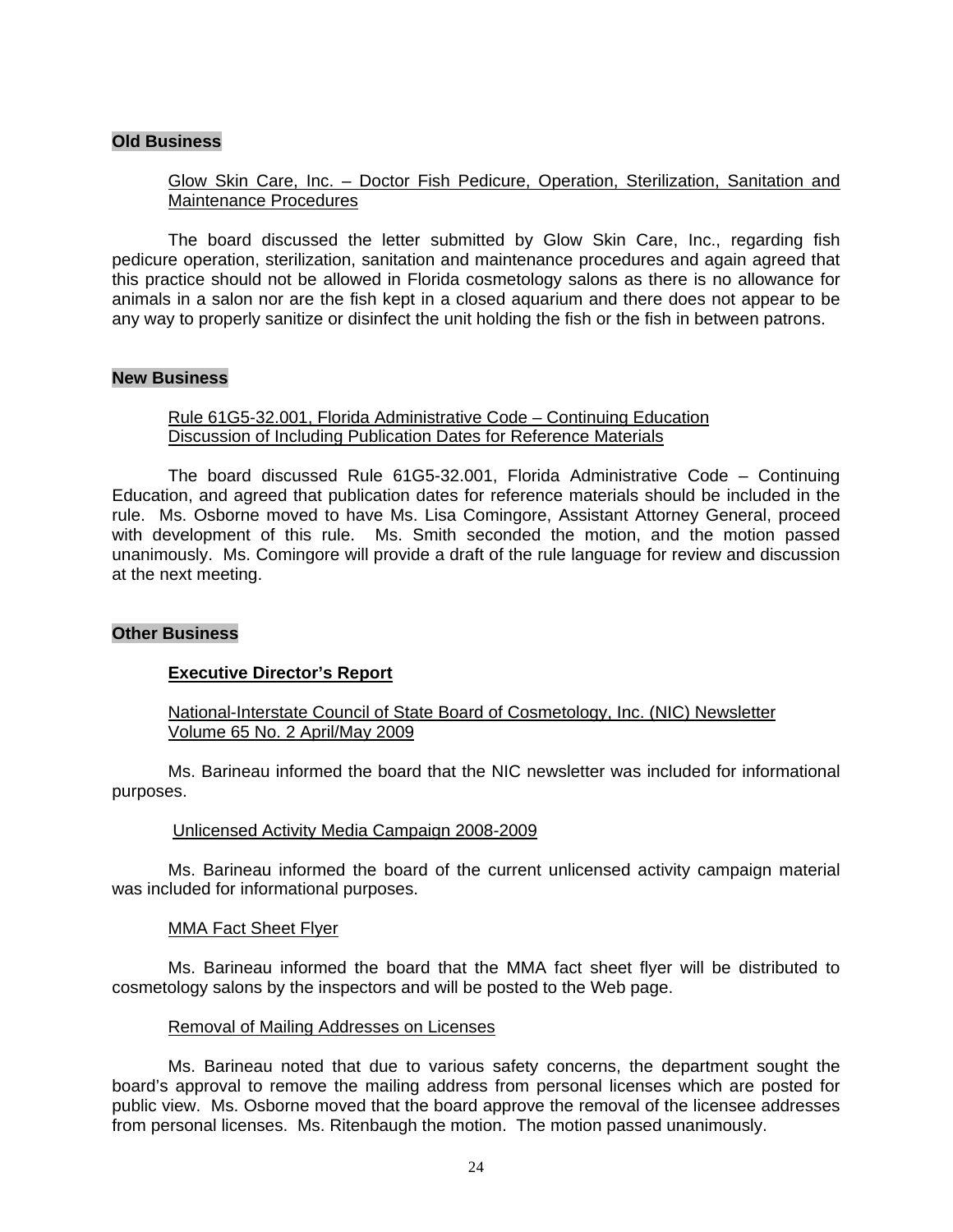#### 2010 Legislative Input

 Ms. Barineau mentioned the letter from Secretary Drago mailed to Chair Jowers regarding 2010 Accelerate Florida legislative initiatives and asked the board for their input by August 1.

## Criminal Offense Guidelines

 The board approved a list of criminal offenses which can be approved by the department and do not require review of an application by the board.

## **Board Attorney's Report**

#### Rules 61G5-18.0055, Florida Administrative Code – Supervised Practice Exception

 Ms. Comingore presented the board with the following draft language of the supervised practice exception:

"Following the completion of the **first** licensing examination by a graduate of licensed cosmetology school or cosmetology program offered in a public school system, which school or program is certified by the Department of Education, an applicant for licensure as a cosmetologist by examination is eligible to practice temporarily in a current, actively licensed cosmetology salon under the following conditions:

(1) In the event an applicant obtains passing scores on **the first attempt of** both the written and clinical examinations, the applicant shall be eligible, prior to having their application acted on by the Board, to practice cosmetology in a licensed salon, provided that they post their examination results for both examinations at their work station with a recent photograph affixed thereto.

(2) An applicant who fails any part of the examination may not practice as a cosmetologist and may immediately apply for reexamination*.*"

 Ms. Smith moved that the board accept the language as presented and asked that Ms. Comingore move forward with rule development procedures. Ms. Ritenbaugh seconded the motion. The motion passed unanimously.

#### Hair Wrapping Clarification

 The board agreed that the term "manufactured materials" should be defined not to include synthetic hair in the practice of hair wrapping. Chair Jowers asked that Ms. Comingore move forward with development of a rule to define "manufactured materials" in the practice of hair wrapping. Ms. Ritenbaugh seconded the motion, and the motion passed unanimously.

#### **Regulation Report**

Ms. Barineau stated that there was nothing further to report at this time.

## **Bureau of Education and Testing**

#### Cosmetology Examination Summary January – May 2009

 Ms. Barineau noted that the cosmetology examination summary was included for informational purposes.